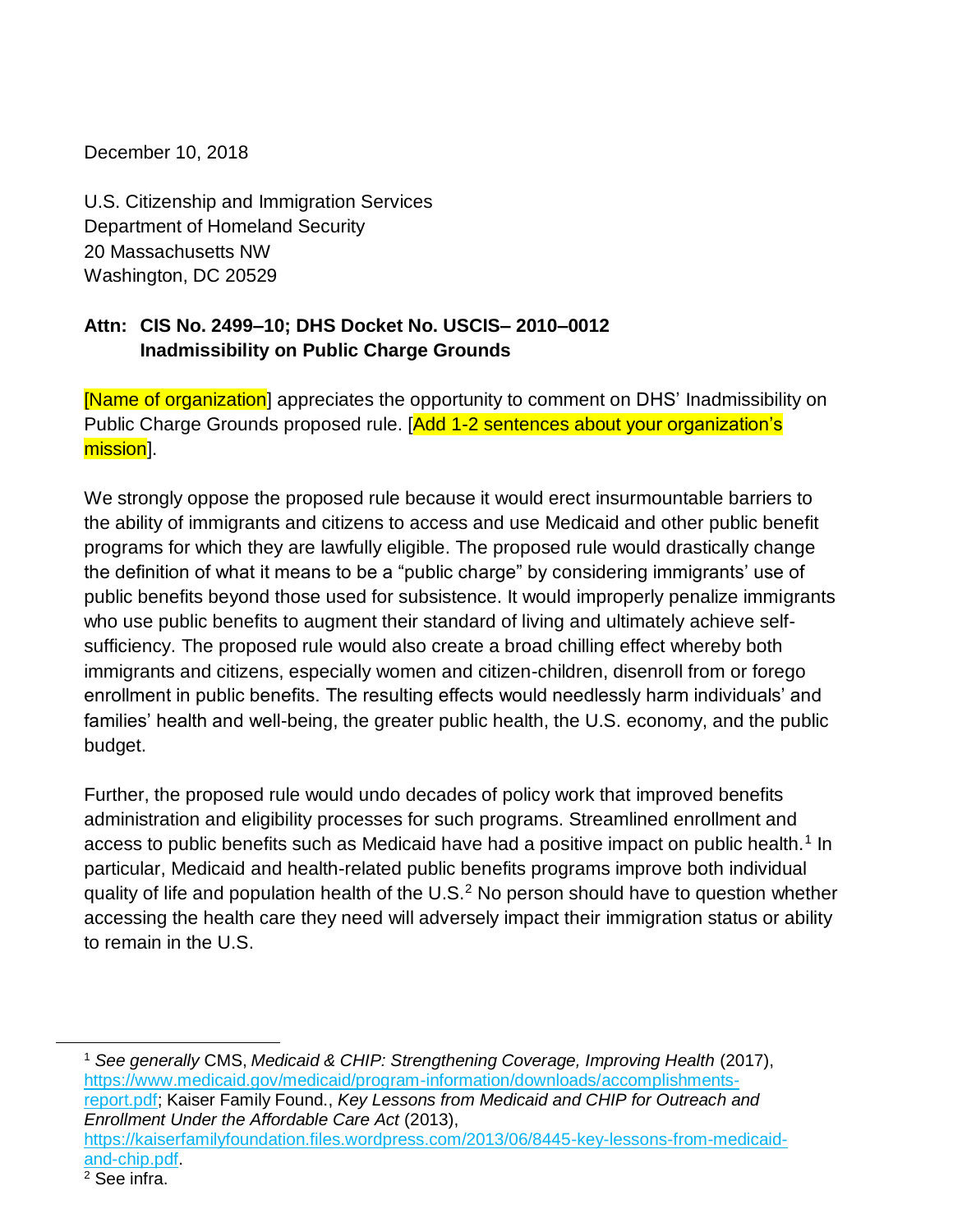Given the proposed rule's significant detrimental effects, its contravention of established law and practice, and its lack of supporting evidence, DHS should immediately withdraw its proposed rule.

We provide specific comments below.

# **§ 212.20 Applicability of public charge inadmissibility.**

We strongly oppose the proposal to expand the definitions of "public charge" and of "public benefit." Such drastic definitional changes upend a system of benefits and supports for which lawfully present immigrants and citizens alike are lawfully eligible. These benefits have the express purpose of improving eligible individuals' quality of life and helping them achieve or maintain robust health.

The proposed rule will directly affect approximately 1.1 million individuals seeking to obtain lawful permanent resident (LPR) status, half of whom already reside in the U.S. $3$  in 2017, close to 380,000 such individuals sought a status adjustment through a pathway that would be subject to a public charge determination under the proposed rule.<sup>4</sup> But the effects of this proposed rule would not just be confined to immigration status determinations. The proposed rule affects the health and well-being of immigrants and citizens alike by stigmatizing public benefits use, impeding access to supplemental services that raise individual's and families' standard of living and improve overall population health in the U.S., and uprooting a system of benefits administration that supports these functions. Despite recognizing the probability that such negative effects will materialize, DHS wrongly ignores the fact that family members and communities surrounding non-citizens will stop using public benefits, even though they are not directly targeted by the proposed rule.

Health care is a human right and society should reduce barriers to accessing it rather than build ones. The unaffordability of health care services, even with insurance, remains a challenge for individuals across the socioeconomic spectrum. Medicaid provides a crucial source of insurance to many for whom insurance is not offered through employment or is not affordable on the private marketplace. To promote the general health and well-being of the population, it is essential that the U.S. fosters a culture of access and openness to seeking health care services, no matter an individual's country of origin, income, illness, disability, age, race, ethnicity, gender, gender identity, sexual orientation, language, or immigration status. This proposed rule flies in the face of such principles.

<sup>3</sup> DEPT. OF HOMELAND SECURITY, 2017 YEARBOOK OF IMMIGRATION STATISTICS, TABLE 6. PERSONS OBTAINING LAWFUL PERMANENT RESIDENT STATUS BY TYPE AND MAJOR CLASS OF ADMISSION: FISCAL YEARS 2015 TO 2017 (2017), [https://www.dhs.gov/immigration-statistics/yearbook/2017/table6.](https://www.dhs.gov/immigration-statistics/yearbook/2017/table6) 4 *Id.*

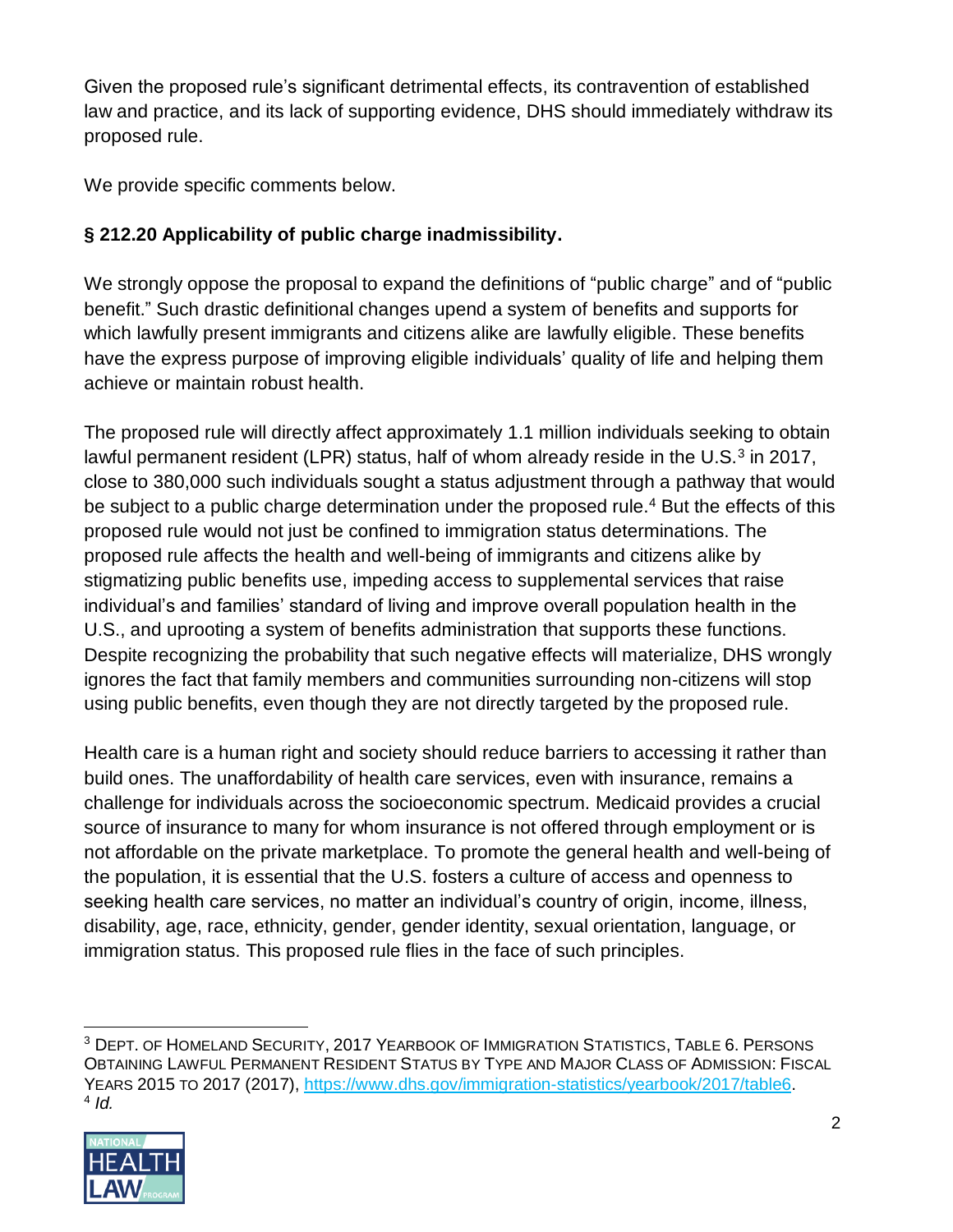## **Chilling Effect on All Immigrants and Their Families**

In addition to those who will be directly impacted by the rule, the proposed rule's chilling effect will cause a decrease in public benefits use by individuals, families, children, and various population subgroups. As many as 41.1 million non-citizens and family members of non-citizens—almost 13 percent of the entire U.S. population—could be impacted as a result of the proposed rule's policy changes.<sup>5</sup> DHS completely ignores any secondary effects on the immigrant communities targeted, failing to address data attesting to the prevalence of such effects and omitting any original estimations or models of the effects. This is despite mounting evidence that chilling effects are already manifesting in the immigrant community.<sup>6</sup> History and research shows that the proposed rule will indeed have a substantial chilling effect.<sup>7</sup> As discussed throughout this comment, this chilling effect occurs due to:

- Confusion regarding one's own eligibility for public benefits;
- Stigma the proposed rule places on benefits programs writ large;
- Erroneous determinations of who should be subject to the proposed rule made by individuals, caseworkers, benefits administrators, and immigration lawyers; and
- Disenrollment from and foregone enrollment in programs not impacted by the proposed rule stemming from misconceptions over the proposed rule's scope and details.

2017), [https://www.theatlantic.com/business/archive/2017/03/trump-safety-net-latino](https://www.theatlantic.com/business/archive/2017/03/trump-safety-net-latino-families/520779/)[families/520779/](https://www.theatlantic.com/business/archive/2017/03/trump-safety-net-latino-families/520779/) ; Rebecca Plevin, *Los Angeles Health Clinic 'A Microcosm' of the Nation's Anxieties*, NAT'L PUB. RADIO ("NPR") (Mar. 25, 2017), [http://www.npr.org/sections/health](http://www.npr.org/sections/health-shots/2017/03/25/520813613/los-angeles-health-clinic-a-microcosm-of-the-nations-anxieties)[shots/2017/03/25/520813613/los-angeles-health-clinic-a-microcosm-of-the-nations-anxieties;](http://www.npr.org/sections/health-shots/2017/03/25/520813613/los-angeles-health-clinic-a-microcosm-of-the-nations-anxieties) Pam Fessler, *Deportation Fears Prompt Immigrants to Cancel Food Stamps*, NPR (Mar. 28, 2017), [http://www.npr.org/sections/thesalt/2017/03/28/521823480/deportation-fears-prompt-immigrants-to](http://www.npr.org/sections/thesalt/2017/03/28/521823480/deportation-fears-prompt-immigrants-to-cancel-food-stamps)[cancel-food-stamps;](http://www.npr.org/sections/thesalt/2017/03/28/521823480/deportation-fears-prompt-immigrants-to-cancel-food-stamps) Caitlin Dewey, *Immigrants are going hungry so Trump won't deport them*, WASHINGTON POST*,* (Mar. 16, 2017),

<sup>7</sup> See infra.



 $\overline{a}$ <sup>5</sup> Manatt Health, *Public Charge Proposed Rule: Potentially Chilled Population Data Dashboard* (2018), [https://www.manatt.com/Insights/Articles/2018/Public-Charge-Rule-Potentially-Chilled-](https://www.manatt.com/Insights/Articles/2018/Public-Charge-Rule-Potentially-Chilled-Population)[Population.](https://www.manatt.com/Insights/Articles/2018/Public-Charge-Rule-Potentially-Chilled-Population)

<sup>6</sup> *See* Annie Lowrey, *Trump's Anti-Immigrant Policies Are Scaring Eligible Families Away From the Safety Net*, THE ATLANTIC (Mar. 24,

[https://www.washingtonpost.com/news/wonk/wp/2017/03/16/immigrants-are-now-canceling-their](https://www.washingtonpost.com/news/wonk/wp/2017/03/16/immigrants-are-now-canceling-their-food-stamps-for-fear-that-trump-will-deport-them/)[food-stamps-for-fear-that-trump-will-deport-them/,](https://www.washingtonpost.com/news/wonk/wp/2017/03/16/immigrants-are-now-canceling-their-food-stamps-for-fear-that-trump-will-deport-them/) Danilo Trisi & Guillermo Herrera, Ctr. on Budget & Pol'y Priorities ("CBPP") *Administration Actions Against Immigrant Families Harming Children Through Increased Fear, Loss of Needed Assistance* (2018),

[https://www.cbpp.org/research/poverty-and-inequality/administration-actions-against-immigrant](https://www.cbpp.org/research/poverty-and-inequality/administration-actions-against-immigrant-families-harming-children#_ednref12)families-harming-children# ednref12 (noting how immigrants' fear of government causes chilling effects).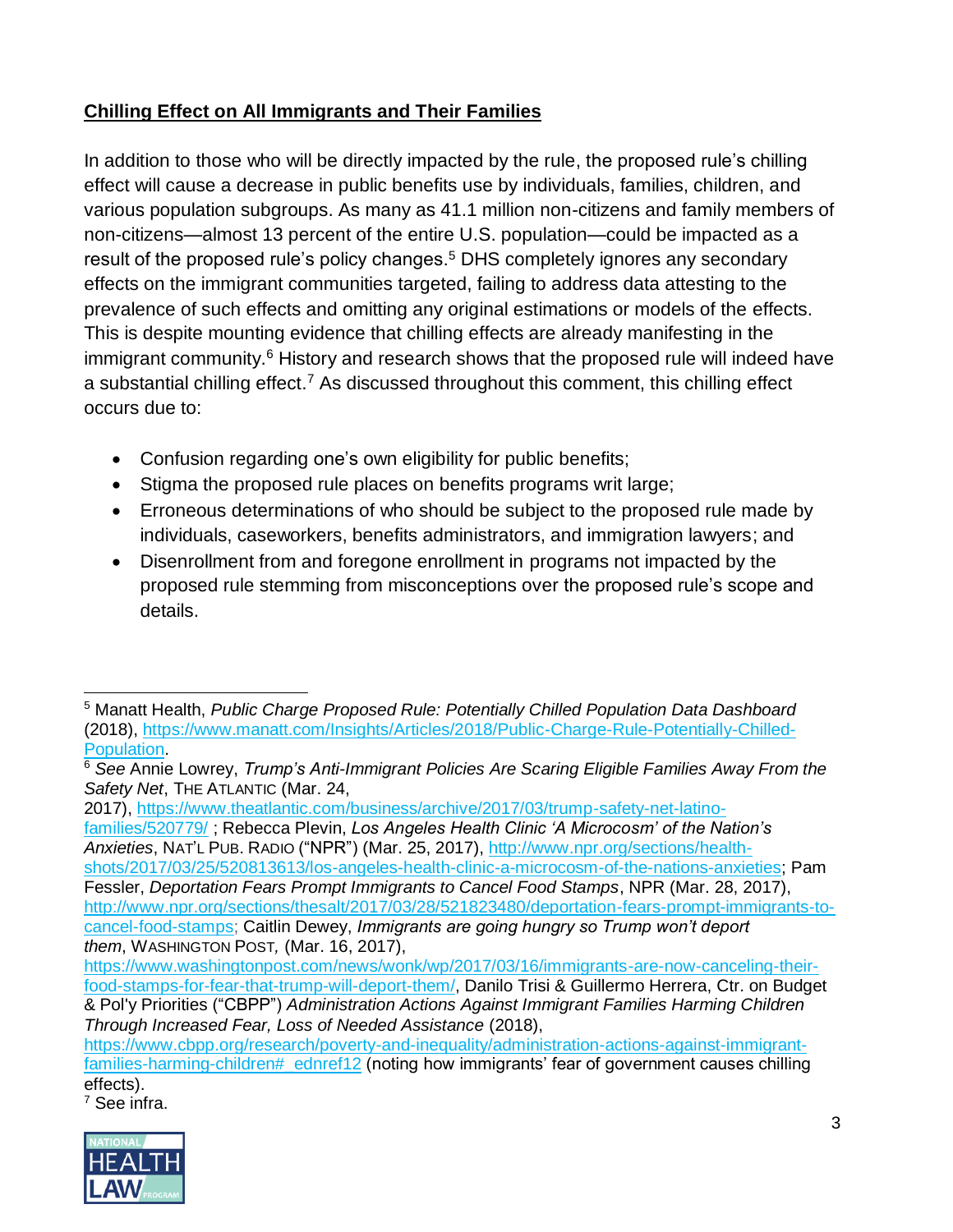### **Effects on health coverage, insurance, outcomes, and social determinants of health**

The proposed rule's chilling effect will have lasting negative impacts on an individual's and family's health and their ability to maintain healthy lifestyles. By stigmatizing and disincentivizing Medicaid enrollment and use of other public benefits that address social determinants of health, the proposed rule will chill the use of vital public benefits that ensures the neediest in society have access to health care services and resources needed to keep them healthy. Foregoing use of Medicaid, as well as use of other services included in the proposed rule, leads to a less healthy and costlier society for all.

The chilling effect after enactment of the Personal Responsibility and Work Opportunity Reconciliation Act (PRWORA) in the late 1990's decreased rates of Medicaid coverage and led to immigrants avoiding treatment, delaying care, using "underground" sources of care, and seeking uncompensated care.<sup>8</sup> These trends were even stronger in exempt populations, such as refugees, despite protections included in PRWORA to carve them out of the law's restrictive scope. $9$  This is emblematic of the power of chilling effects in the immigrant community.<sup>10</sup>

Disenrollment from and forgone enrollment in Medicaid due to the proposed rule's chilling effect would also perpetuate disparities in insurance status, especially harming children of immigrants. Low-income children with immigrant parents are already less likely to receive Medicaid than those with U.S. born parents.<sup>11</sup> The Kaiser Family Foundation expects the total number of persons disenrolling from Medicaid to be between 2.1 million and 4.9 million, depending on varying rates of disenrollment.<sup>12</sup> For children, an estimated 1.5 million children to lose Medicaid coverage, 1.1 million of whom would remain uninsured.<sup>13</sup> The

*<sup>13</sup>* Samantha Artiga, Anthony Damico, and Rachel Garfield, *Potential Effects of Public Charge Changes on Health Coverage for Citizen Children, [https://www.kff.org/disparities-policy/issue](https://www.kff.org/disparities-policy/issue-brief/potential-effects-of-public-charge-changes-on-health-coverage-for-citizen-children/)[brief/potential-effects-of-public-charge-changes-on-health-coverage-for-citizen-children/.](https://www.kff.org/disparities-policy/issue-brief/potential-effects-of-public-charge-changes-on-health-coverage-for-citizen-children/)* Estimate uses PRWORA-era disenrollment rate of 25 percent.



 <sup>8</sup> Leighton Ku & Alyse Freilich, Kaiser Family Found., *Caring for Immigrants: Health Care Safety Nets in Los Angeles, New York, Miami, and Houston* 7 at 13-15 (2001), [https://aspe.hhs.gov/system/files/pdf/72701/report.pdf.](https://aspe.hhs.gov/system/files/pdf/72701/report.pdf)1

<sup>9</sup> Mitchell H. Katz & Dave A. Chokshi, *The "Public Charge Proposal and Public Health*, JAMA NETWORK (2018), [https://jamanetwork.com/journals/jama/fullarticle/2705813.](https://jamanetwork.com/journals/jama/fullarticle/2705813)

 $10$  Neeraj Kaushal & Robert Kaestner, Welfare Reform and health insurance of Immigrants, 40 HEALTH SERVS. RES. At 713-71 (June 2005),

[https://www.ncbi.nlm.nih.gov/pmc/articles/PMC1361164/pdf/hesr\\_00381.pdf;](https://www.ncbi.nlm.nih.gov/pmc/articles/PMC1361164/pdf/hesr_00381.pdf) Fix & Passel, *supra* note 13, at 4; Namratha R. Kandula et al., *The Unintended Impact of Welfare Reform on the Medicaid Enrollment of Eligible Immigrants,* 39 HEALTH SERVS. RES. 1509 at 1519-1521 (2004). <sup>11</sup> Wendy Cervantes Rebecca Ullrich & Hannah Matthews, *Our Children's Fear Immigration Policy's Effects on Young Children*,

[https://www.clasp.org/sites/default/files/publications/2018/03/2018\\_ourchildrensfears.pdf.](https://www.clasp.org/sites/default/files/publications/2018/03/2018_ourchildrensfears.pdf) <sup>12</sup> *Id*.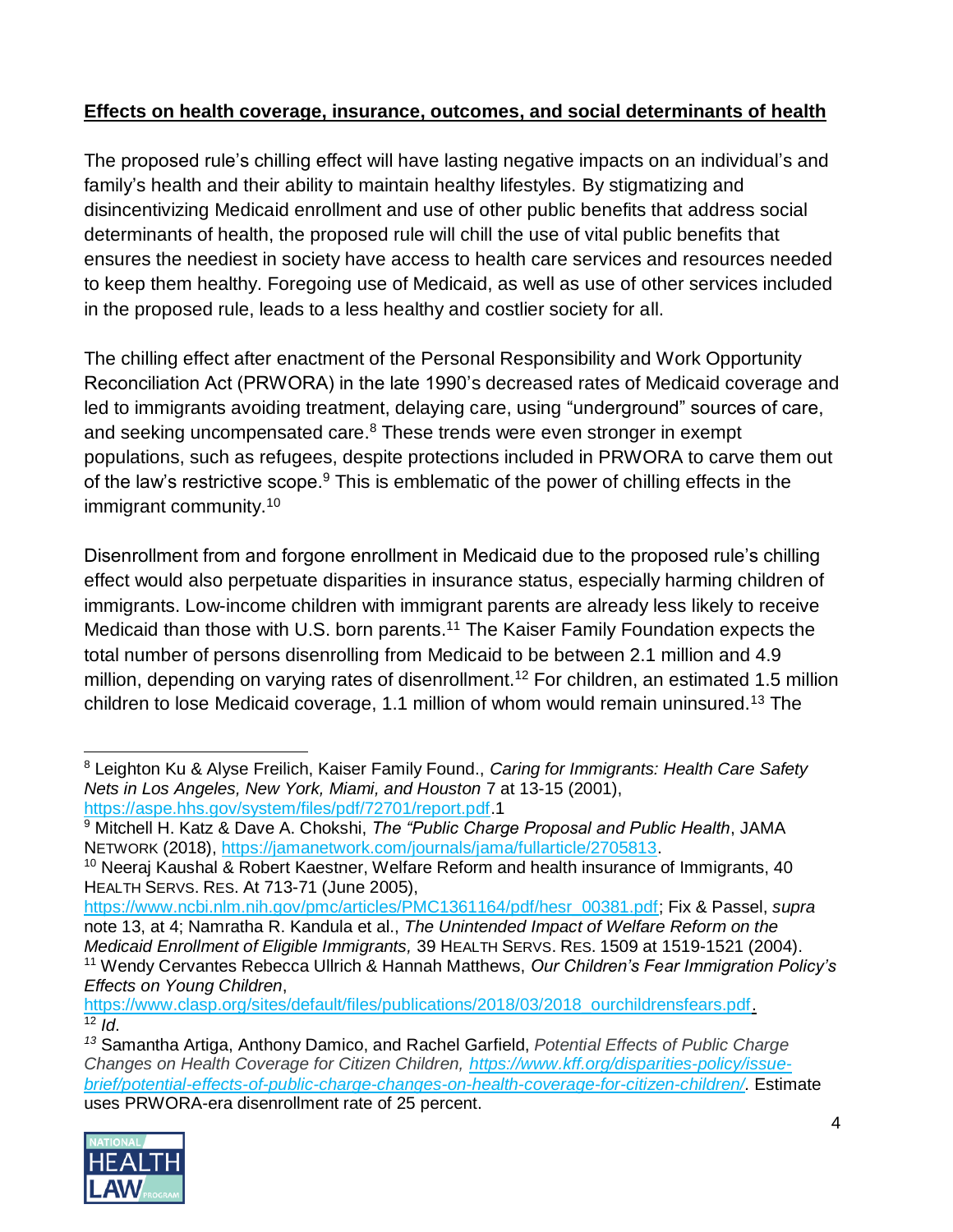proposed rule's chilling effects erect new barriers to immigrant families' ability to seek appropriate health care and achieve self-sufficiency. The benefits of insurance coverage are key to a family's financial stability and provide safe environments for their children. Enrolling in Medicaid enables low-wage workers to: find and retain employment,<sup>14</sup> decrease reliance on cash assistance,<sup>15</sup> save more and contribute more to the local economy,<sup>16</sup> address previously unmet medical needs,<sup>17</sup> timely pay bills,<sup>18</sup> purchase better quality food and housing,<sup>19</sup> access credit and reduce debt, $20$  and achieve financial stability.<sup>21</sup>

By chilling Medicaid enrollment, the proposed rule will also slash immigrants' access to preventive services, care management, and primary care.<sup>22</sup> These services are essential in reducing health care costs, improving outcomes, and enabling immigrants to live and work in their communities.<sup>23</sup> Medicaid coverage improves access to care, which in turn provides short- and long-term health benefits to enrollees, including fewer hospitalizations, better

<sup>16</sup> Karina Wagerman et. al., *Medicaid Is A Smart Investment in Children*, [https://ccf.georgetown.edu/wp-content/uploads/2017/03/MedicaidSmartInvestment.pdf.](https://ccf.georgetown.edu/wp-content/uploads/2017/03/MedicaidSmartInvestment.pdf)

 $18$  *Id.* 

Foundation, *Data Note: Three Findings about Access to Care and Health Outcomes in Medicaid* (Mar. 2017), [https://www.kff.org/medicaid/issue-brief/data-note-three-findings-about-access-to-care](https://www.kff.org/medicaid/issue-brief/data-note-three-findings-about-access-to-care-and-health-outcomes-in-medicaid)[and-health-outcomes-in-medicaid.](https://www.kff.org/medicaid/issue-brief/data-note-three-findings-about-access-to-care-and-health-outcomes-in-medicaid)

<sup>23</sup> *Id.*.



 *<sup>14</sup> Larisa Antonisse and Rachel Garfield, The Relationship Between Work and Health: Findings from a Literature Review,*

[https://www.kff.org/medicaid/issue-brief/the-relationship-between-work-and-health-findings-from-a](https://www.kff.org/medicaid/issue-brief/the-relationship-between-work-and-health-findings-from-a-literature-review/)[literature-review/.](https://www.kff.org/medicaid/issue-brief/the-relationship-between-work-and-health-findings-from-a-literature-review/)

**<sup>15</sup>** Aparna Soni et. al., *Medicaid Expansion And State Trends In Supplemental Security Income Program Participation,*

[https://www.healthaffairs.org/doi/full/10.1377/hlthaff.2016.1632;](https://www.healthaffairs.org/doi/full/10.1377/hlthaff.2016.1632) Marguerite Burns & Laura Dague, *IRP Discussion Paper: The Effect of Expanding Medicaid Eligibility on Supplemental Security Income Program Participation*, [https://www.irp.wisc.edu/publications/dps/pdfs/dp143016.pdf;](https://www.irp.wisc.edu/publications/dps/pdfs/dp143016.pdf)

**<sup>17</sup>** Robin Rudowitz and Larisa Antonisse*, Implications of the ACA Medicaid Expansion: A Look at the Data and Evidence*, [http://nasuad.org/sites/nasuad/files/KFF\\_Implications-of-the-ACA-Medicaid-](http://nasuad.org/sites/nasuad/files/KFF_Implications-of-the-ACA-Medicaid-Expansion_May-2018.pdf)[Expansion\\_May-2018.pdf;](http://nasuad.org/sites/nasuad/files/KFF_Implications-of-the-ACA-Medicaid-Expansion_May-2018.pdf) Loujia Hu et. al., *The effect of the affordable care act Medicaid expansions on financial wellbeing,* 

[https://www.sciencedirect.com/science/article/abs/pii/S0047272718300707;](https://www.sciencedirect.com/science/article/abs/pii/S0047272718300707) Benjamin D. Sommers et. al., *Health Insurance Coverage and Health — What the Recent Evidence Tells Us*, [https://www.nejm.org/doi/10.1056/NEJMsb1706645.](https://www.nejm.org/doi/10.1056/NEJMsb1706645)

<sup>19</sup> Karina Wagerman et. al., *Medicaid Is A Smart Investment in Children*,

[https://ccf.georgetown.edu/wp-content/uploads/2017/03/MedicaidSmartInvestment.pdf.](https://ccf.georgetown.edu/wp-content/uploads/2017/03/MedicaidSmartInvestment.pdf)

<sup>20</sup> [http://nasuad.org/sites/nasuad/files/KFF\\_Implications-of-the-ACA-Medicaid-Expansion\\_May-](http://nasuad.org/sites/nasuad/files/KFF_Implications-of-the-ACA-Medicaid-Expansion_May-2018.pdf)[2018.pdf.](http://nasuad.org/sites/nasuad/files/KFF_Implications-of-the-ACA-Medicaid-Expansion_May-2018.pdf) See also [http://journals.sagepub.com/doi/full/10.1177/1077558717725164;](http://journals.sagepub.com/doi/full/10.1177/1077558717725164)

<sup>21</sup> [http://www.nber.org/papers/w25053;](http://www.nber.org/papers/w25053) The Ohio Department of Medicaid, *Ohio Medicaid Group VIII Assessment: A Report to the Ohio General Assembly* (The Ohio Department of Medicaid, January 2017), [http://medicaid.ohio.gov/Portals/0/Resources/Reports/Annual/Group-VIII-Assessment.pdf;](http://medicaid.ohio.gov/Portals/0/Resources/Reports/Annual/Group-VIII-Assessment.pdf) <sup>22</sup> Karina Wagnerman, Georgetown University Center for Children and Families, *Medicaid: How Does it Provide Economic Security for Families?* (Mar. 2017), [https://ccf.georgetown.edu/wp](https://ccf.georgetown.edu/wp-content/uploads/2017/03/Medicaid-and-Economic-Security.pdf)[content/uploads/2017/03/Medicaid-and-Economic-Security.pdf](https://ccf.georgetown.edu/wp-content/uploads/2017/03/Medicaid-and-Economic-Security.pdf) Julia Paradise, Kaiser Family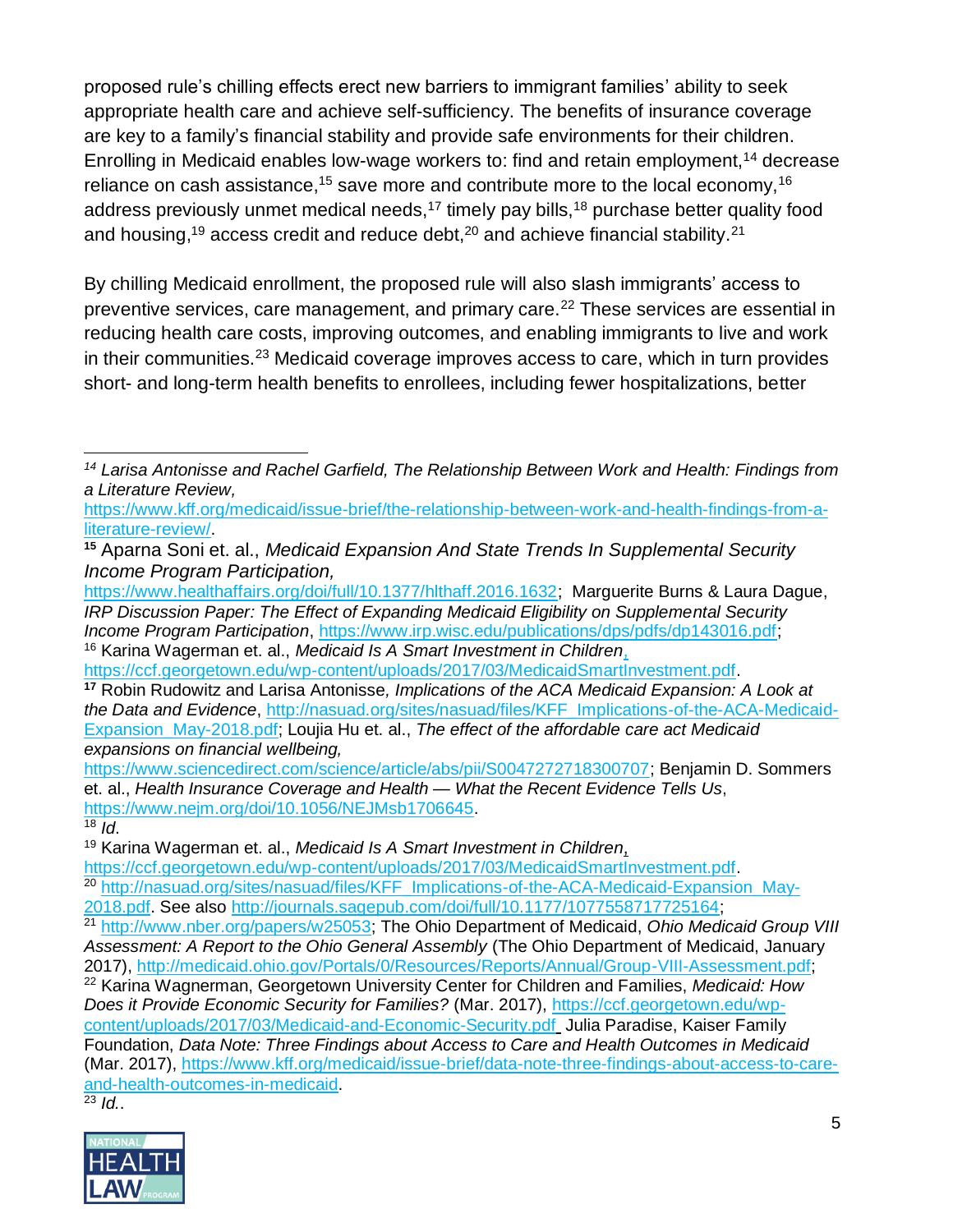oral health, and lower rates of obesity, among other benefits.<sup>24</sup> Even mere eligibility for Medicaid is associated with these improved health outcomes.<sup>25</sup>

Additionally, lack of insurance among chilled populations would reduce the use of prenatal and postnatal care. Pregnant women's access to Medicaid is associated with better health outcomes for children through adulthood including reduced hospitalizations and better oral health.<sup>26</sup> Medicaid access during pregnancy is also associated with better overall health in adulthood, such as lower prevalence of high blood pressure, diabetes, heart disease, and obesity, in addition to decreased mortality.<sup>27</sup> A lack of prenatal care and nutrition assistance for immigrant mothers could have serious implications for their children, affecting their birth and early health outcomes. Negative outcomes would extend decades into the future, diminishing a future generation's opportunity to thrive in tangible and entirely preventable ways.<sup>28</sup>

Moreover, when children are eligible for and receive Medicaid, they are more likely to do better in school,<sup>29</sup> be healthier as adults with fewer emergency department visits and hospitalizations,  $30$  and pay more in taxes as adults.  $31$ 

Thus, the proposed rule denies immigrants, their families, and their larger communities the positive effects of health insurance coverage, especially of Medicaid coverage. DHS should support policies that recognize the importance of health insurance coverage as key to promoting health and wellness as components of self-sufficiency regardless of income or immigration status.<sup>32</sup>

#### **Effect on health care service providers and health systems**

<sup>32</sup> Joan Alker and Karain Wagnerman, *Medicaid & CHIP are Long-Term Investments in Children's Health and Future Success*, [https://ccf.georgetown.edu/2017/04/10/medicaid-a-smart-investment](https://ccf.georgetown.edu/2017/04/10/medicaid-a-smart-investment-in-children/)[in-children/.](https://ccf.georgetown.edu/2017/04/10/medicaid-a-smart-investment-in-children/)



<sup>24</sup> See infra.

<sup>25</sup> See infra. See also Laura R. Wherry et. al., *Childhood Medicaid Coverage and Later Life Health Care Utilization,* [http://www-personal.umich.edu/~mille/MillerWherry\\_Prenatal2015.pdf.](http://www-personal.umich.edu/~mille/MillerWherry_Prenatal2015.pdf)

<sup>26</sup> Karina Wagerman et. al., *Medicaid Is A Smart Investment in Children*, https://ccf.georgetown.edu/wp-content/uploads/2017/03/MedicaidSmartInvestment.pdf

 $27$  *Id.* 

<sup>28</sup> Sharon Parrot, et al., *Trump "Public Charge" Rule Would Prove Particularly Harsh for Pregnant Women and Children*, Center on Budget and Policy Priorities, (May 1, 2018), *available at* [https://www.cbpp.org/research/poverty-and-inequality/trump-public-charge-rule-would-prove](https://www.cbpp.org/research/poverty-and-inequality/trump-public-charge-rule-would-prove-particularly-harsh-for-pregnant)[particularly-harsh-for-pregnant.](https://www.cbpp.org/research/poverty-and-inequality/trump-public-charge-rule-would-prove-particularly-harsh-for-pregnant)

<sup>29</sup> Sarah Cohoes et. al, *The Effect of Child Health Insurance Access on Schooling: Evidence from Public Insurance Expansions*, [http://www.nber.org/papers/w20178.](http://www.nber.org/papers/w20178)

<sup>30</sup> Laura R. Wherry et. al., *Childhood Medicaid Coverage and Later Life Health Care Utilization,* [http://www.nber.org/papers/w20929.](http://www.nber.org/papers/w20929)

<sup>31</sup>D. Brown, A. Kowalski, and I. Lurie, *Medicaid as an Investment in Children: What is the Long-Term Impact on Tax Receipts?,* [http://www.nber.org/papers/w20835.](http://www.nber.org/papers/w20835)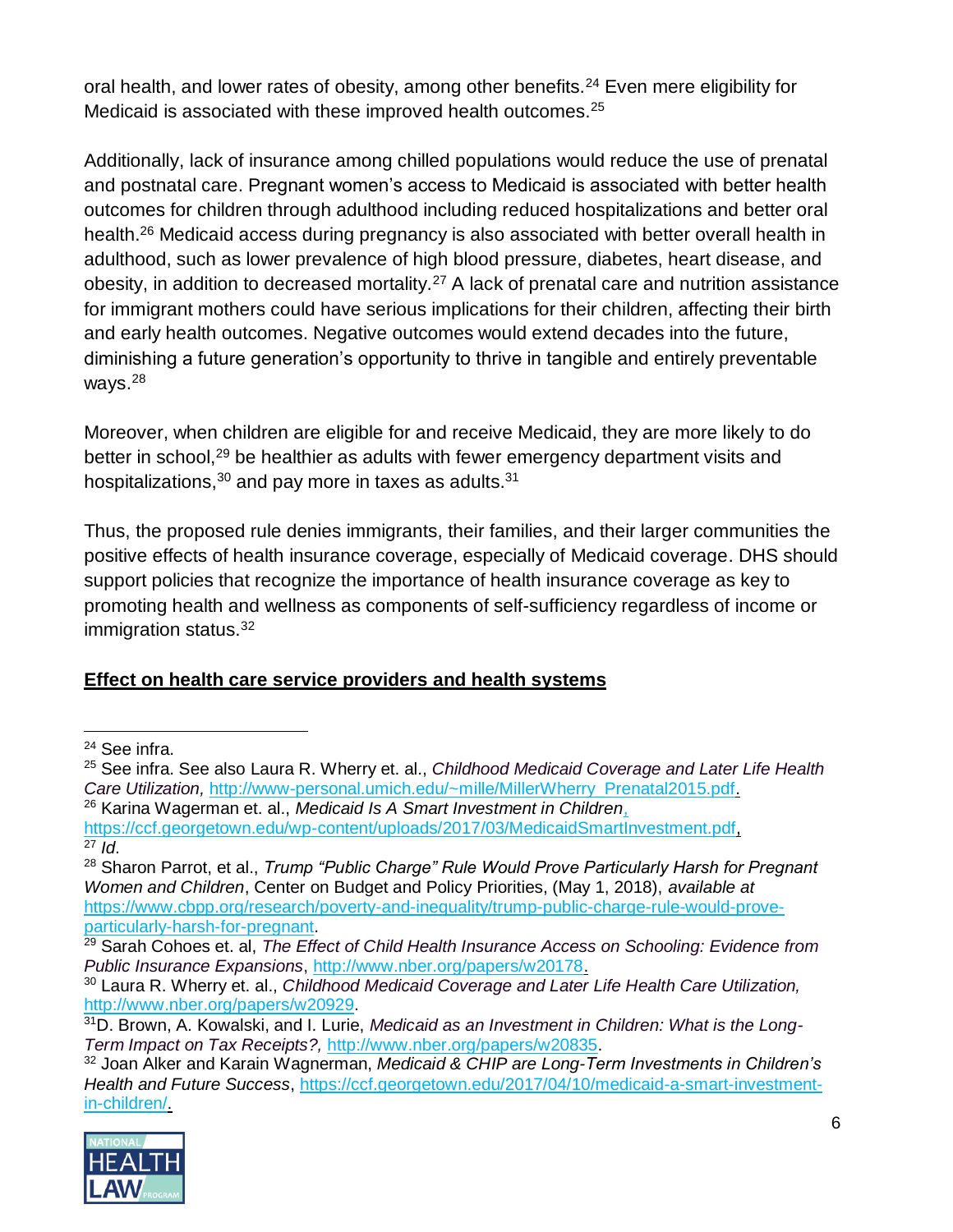The chill on Medicaid enrollment and stigmatization of immigrants' overall use of public benefits will increase the amount and severity of uncompensated care, and have a financial impact on providers and health systems. Furthermore, the proposed rule will complicate providers' roles in delivering care to those who seek it. From every vantage point, the proposed rule contradicts established principles of the sound practice of medicine, largely because of the increased risk it imposes on individuals seeking care and the providers responsible for treating them. This is why the American Academy of Family Physicians, American Academy of Pediatrics, American College of Obstetricians and Gynecologists, American College of Physicians, and the American Psychiatric Association, cumulatively representing 400,000 physicians, stated their joint opposition to the proposed rule.<sup>33</sup>

The proposed rule will clearly lead to an increase in the amount of uncompensated care that providers must deliver. Following PRWORA, safety-net providers such as public hospitals, community health centers, nonprofit charitable hospitals, and local health departments reported losing Medicaid patients and revenue while the number of uninsured patients rose.<sup>34</sup> These providers already care for a disproportionately high number of lowincome immigrant populations compared to other types of health care providers. The proposed rule will cause further strain on already understaffed and overworked emergency departments. More uninsured patients will likely present at emergency rooms, shifting the cost of providing care onto safety-net health systems, many of which are already struggling financially.<sup>35</sup> This could cost hospitals across the country, especially those that already operate on slim margins, more than \$17 billion in Medicaid payments.<sup>36</sup> Similar harms will befall federally qualified health centers and other providers who serve immigrant communities as patients who disenroll from health insurance avoid seeking care until their conditions become higher-cost, higher-risk emergencies. Providers serving such communities will experience a reduction in regular caseload and compensation associated with serving insured patients; some providers could cut back on services vital to the larger community to stay afloat.<sup>37</sup> Such changes in providers' behavior reduces access to health

<sup>37</sup> Wendy E. Parmat, *Health Affairs Blog: The Health Impact of the Proposed Public Charge Rules,* [https://www.healthaffairs.org/do/10.1377/hblog20180927.100295/full/.](https://www.healthaffairs.org/do/10.1377/hblog20180927.100295/full/)



 $\overline{a}$ 

<sup>&</sup>lt;sup>33</sup> Joint Statement of America's Frontline Physicians Opposing Public Charge Proposal (Sept. 22, 2018), [https://www.aafp.org/dam/AAFP/documents/advocacy/prevention/equality/ST-GroupSix-](https://www.aafp.org/dam/AAFP/documents/advocacy/prevention/equality/ST-GroupSix-Public%20Charge-092218.pdf)[Public%20Charge-092218.pdf.](https://www.aafp.org/dam/AAFP/documents/advocacy/prevention/equality/ST-GroupSix-Public%20Charge-092218.pdf)

<sup>34</sup> Leighton Ku and Alise Freilich, *Caring for Immigrants: Health Care Safety Nets in Los Angeles, New York, Miami and Houson,* Kaiser Family Foundation, [https://aspe.hhs.gov/system/files/pdf/72701/report.pdf.](https://aspe.hhs.gov/system/files/pdf/72701/report.pdf)

<sup>35</sup> Dhruv Khullar, et. al., *Safety-Net Health Systems At Risk: Who Bears The Burden Of Uncompensated Care?*, [https://www.healthaffairs.org/do/10.1377/hblog20180503.138516/full/.](https://www.healthaffairs.org/do/10.1377/hblog20180503.138516/full/) <sup>36</sup> Cindy Mann et. al,, *Medicaid Payments at Risk for Hospitals Under the Public Charge Proposed Rule,*[https://www.manatt.com/Manatt/media/Media/PDF/White%20Papers/Medicaid-Payments-at-](https://www.manatt.com/Manatt/media/Media/PDF/White%20Papers/Medicaid-Payments-at-Risk-for-Hospitals.pdf)[Risk-for-Hospitals.pdf.](https://www.manatt.com/Manatt/media/Media/PDF/White%20Papers/Medicaid-Payments-at-Risk-for-Hospitals.pdf)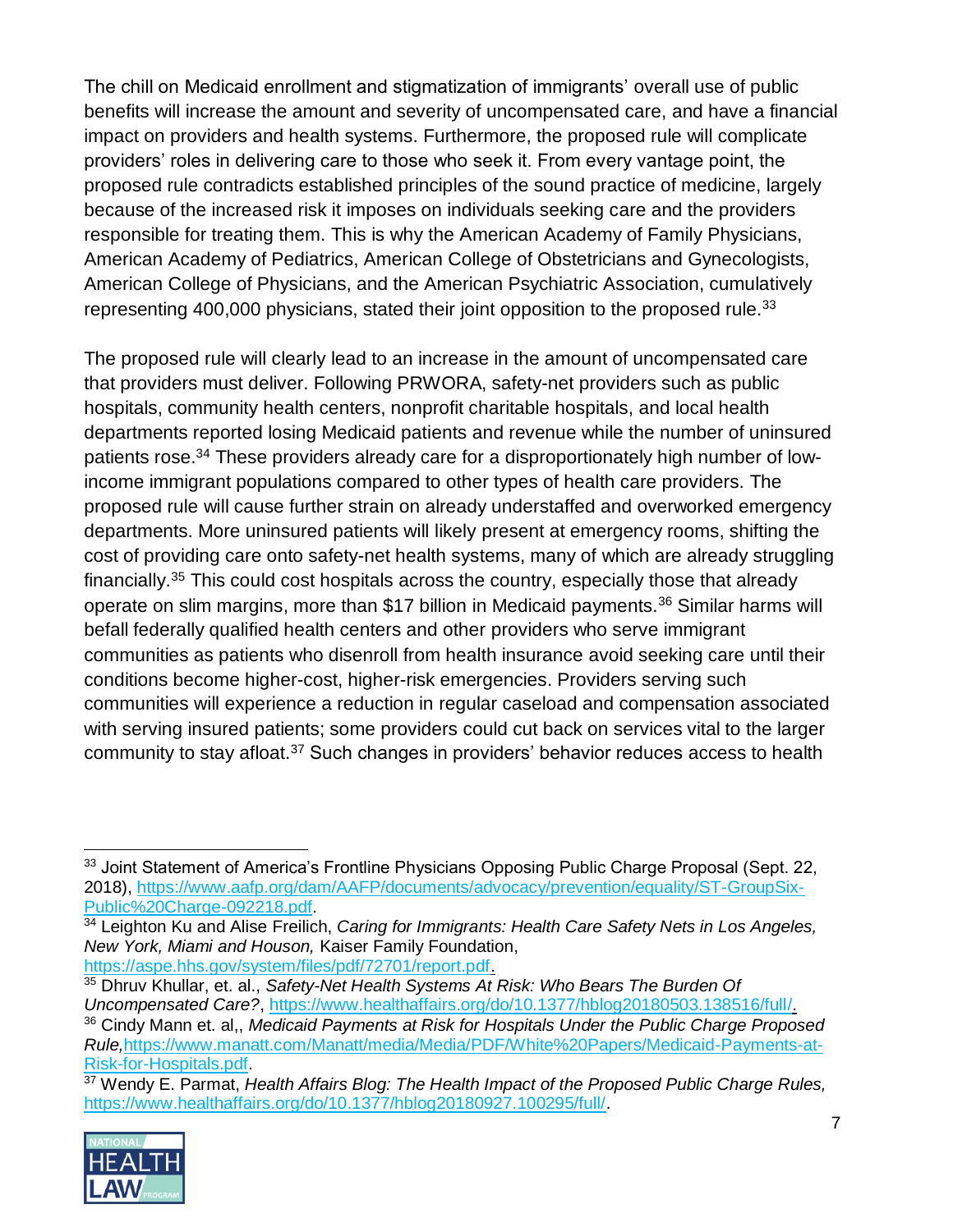care services for entire populations, not just for those attempting to avoid adverse public charge determinations.<sup>38</sup>

# **§ 212.21(a) - Public Charge**

We strongly oppose the new definition of "public charge" contained in the proposed rule. This proposed definition is inconsistent with the term's meaning as historically used in legislation and regulation. The newly proposed definition would reverse over a century of existing law, policy, and practice concerning the interpretation and application of what it means to be a public charge. Public charge determinations have never considered noncash benefits, apart from government-funded long-term care. Furthermore, receipt of benefits was never a determinative factor in public charge decisions as such inquiries were subject to the "totality of circumstances" test that allowed other factors, including showings of employment history or an affidavit of support, to resolve a public charge determination in an applicant's favor. While the proposed rule keeps the "totality of circumstances" test, its inclusion and heavy negative weighing of public benefits use unjustly skews such a test against immigrants without regard for its actual fiscal and societal impacts. For comparison, if applied to U.S. citizens, one-third of U.S. citizens would fail the test based solely on their use of public benefits – the same benefits for which the targeted class of immigrants are lawfully eligible.<sup>39</sup>

The proposed rule is therefore inconsistent with clear Congressional intent regarding eligibility for means-tested programs because it undermines those very rules set by Congress in enacted law. Congress purposefully rejected a number of amendments to public charge provisions that would have excluded, denied status adjustments to, or deported large segments of the U.S. immigrant population.<sup>40</sup> Instead, Congress directly addressed concerns it had regarding immigrant receipt of benefits by denying access to a range of benefits for an immigrant's first five years in the U.S. and by enacting broader deeming rules.<sup>41</sup> Congress also took steps to ensure that the government would not be held responsible for an immigrant's receipt of even a small number of benefits by mandating an affidavit of support for some immigrants.

<sup>41</sup> 8 U.S.C. §§ 1611, 1612, 1613, 1631.



 <sup>38</sup> Cindy Mann et. al,, *Medicaid Payments at Risk for Hospitals Under the Public Charge Proposed Rule,*[https://www.manatt.com/Manatt/media/Media/PDF/White%20Papers/Medicaid-Payments-at-](https://www.manatt.com/Manatt/media/Media/PDF/White%20Papers/Medicaid-Payments-at-Risk-for-Hospitals.pdf)[Risk-for-Hospitals.pdf.](https://www.manatt.com/Manatt/media/Media/PDF/White%20Papers/Medicaid-Payments-at-Risk-for-Hospitals.pdf)

**<sup>39</sup>** Danilo Trisi, *One-Third of U.S.-Born Citizens Would Struggle to Meet Standard of Extreme Trump Rule for Immigrants,* [https://www.cbpp.org/blog/one-third-of-us-born-citizens-would-struggle-to](https://www.cbpp.org/blog/one-third-of-us-born-citizens-would-struggle-to-meet-standard-of-extreme-trump-rule-for)[meet-standard-of-extreme-trump-rule-for.](https://www.cbpp.org/blog/one-third-of-us-born-citizens-would-struggle-to-meet-standard-of-extreme-trump-rule-for)

<sup>40</sup> *See, e.g.* H.R. 2202 §532, Illegal Immigration Reform and Immigrant Responsibility Act of 1996 (referring to deportation); S. 1664, § 202, Immigration Control and Financial Responsibility Act of 1996 (referring to deportation); S. 1923, § 501, Immigration Stabilization Act of 1994 (referring to exclusion and adjustment of status).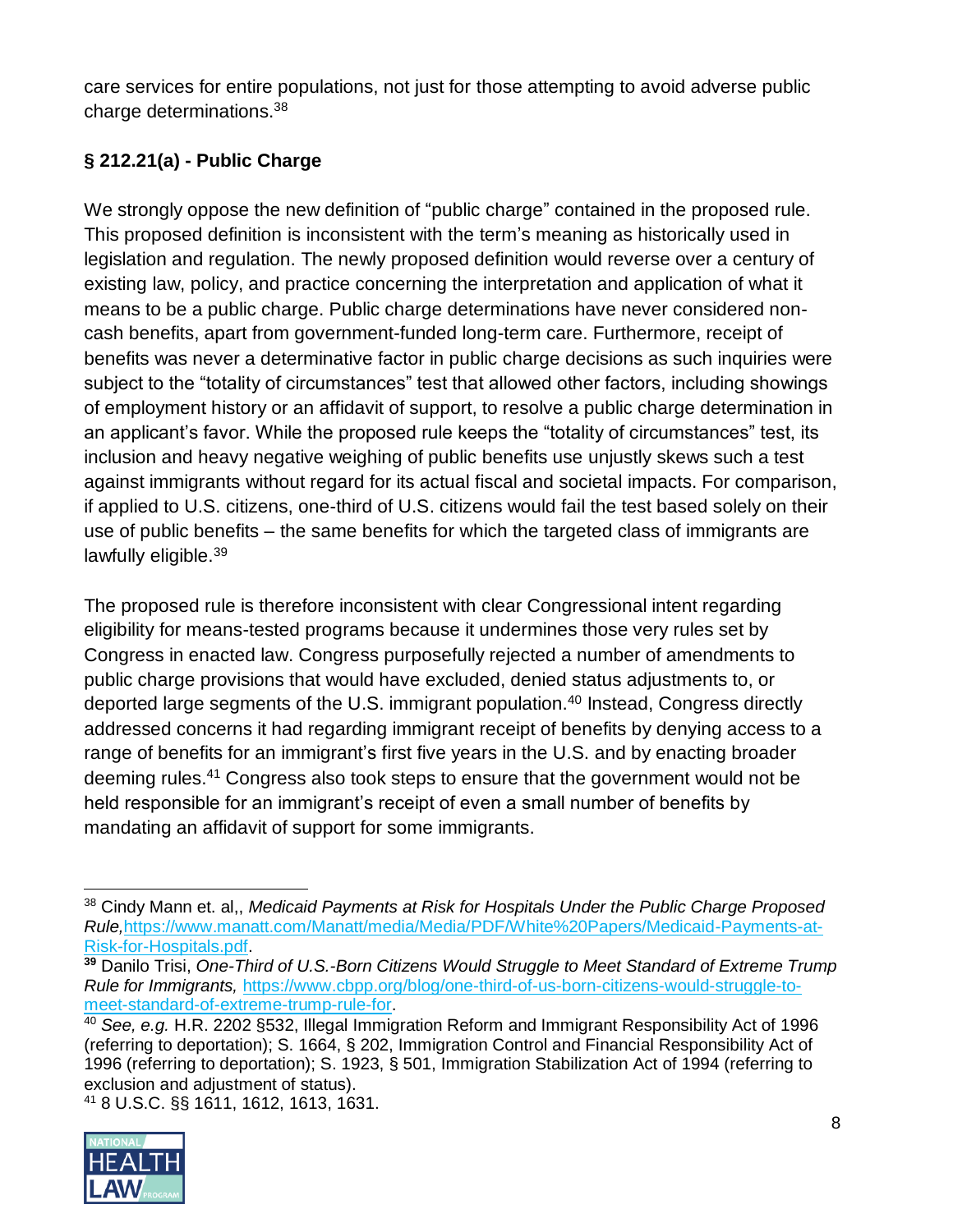DHS' definition of public charge that ignores the reality of how people use public benefits programs to achieve and maintain robust health. The preamble lists various dictionary definitions in support of its proposed rule and correctly notes that key elements of such definitions are (i) commitment or entrustment of a person to the government's care, and/or (ii) impoverishment *so severe that government assistance is needed to subsist*. 42 (emphasis added) Such characterizations are wholly inconsistent with hard working individuals who occupy jobs in low-wage sectors of the economy and receive supplemental benefits to fill gaps when such work does not pay enough, is not consistent enough, or offers no benefits. Immigrant women in particular are concentrated in low-wage occupations and would be disproportionately impacted.<sup>43</sup>

## **§ 212.21(b) – Public benefit**

We oppose the proposed expansion to the definition of "public benefit" in relation to public charge determinations. We strongly oppose consideration of any specific public benefits programs, especially Medicaid; any temporal and financial thresholds on benefits use; any classification of benefits based on their monetizability; any application for, certification for, and receipt of public benefits, or any other measure related to use of public benefits not described in the 1999 proposed rule and guidance. The new proposed rule already distorts the totality of circumstances test used in public charge determinations by listing specific public benefits that have never before been factors in public charge determinations. The proposed rule goes further into uncharted and improper territory, though, by subjecting to its scope individuals who have simply applied or been certified for such public benefits. The expansion of the "public benefit" definition in this context is unreasonably broad and will harm millions of immigrant and citizen families through its direct impacts and its indirect chilling effects.

As history and practice show, the public charge inquiry into use of public benefits has been limited to whether an individual was primarily dependent on cash benefits or governmentfunded institutionalization for long-term care. This focus on primary dependence on subsistence benefits appropriately considers the accepted aim of public charge determinations and does not arbitrarily penalize individuals' use of supplemental benefits for which they are lawfully eligible. DHS should rescind its proposed rule because its new, expansive definition of "public benefit" within the public charge context improperly infringes on this longstanding framework, obscuring the true intent of public charge determinations.

#### **Medicaid is Not a Subsistence Benefit**

<sup>43</sup> American Immigration Council, *The Impact of Immigrant Women on America's Labor Force*, March 2017, [https://www.americanimmigrationcouncil.org/research/impact-immigrant-women](https://www.americanimmigrationcouncil.org/research/impact-immigrant-women-americas-labor-force)[americas-labor-force.](https://www.americanimmigrationcouncil.org/research/impact-immigrant-women-americas-labor-force)



<sup>42</sup> 83 Fed. Reg. 51158.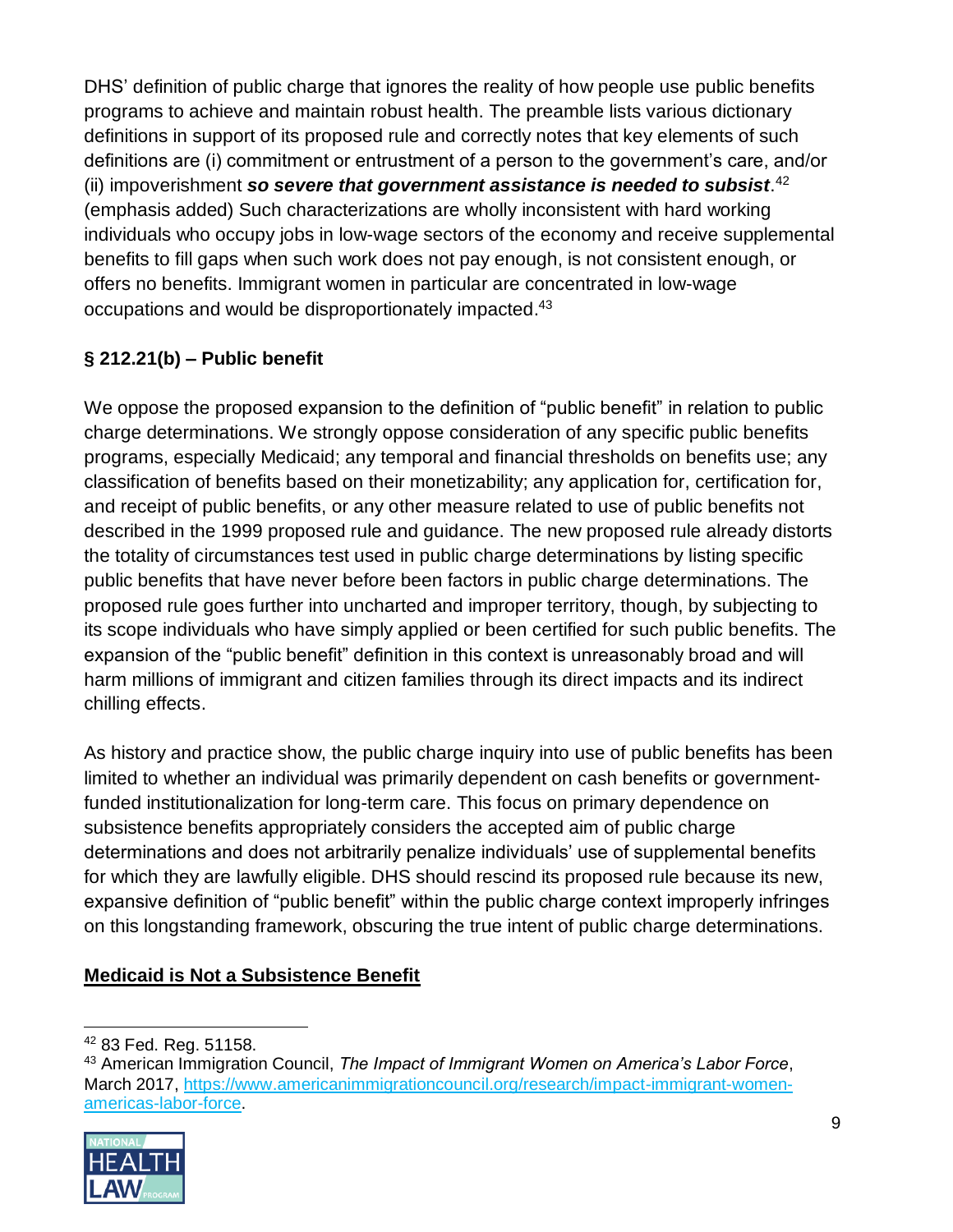We strongly oppose the proposed rule's classification of Medicaid as a public benefit subject to scrutiny under public charge determinations. To penalize the receipt of Medicaid services that help those lawfully eligible for such services achieve and maintain robust health and self-care is wholly incongruent with the purpose of Medicaid. The Medicaid program provides health insurance to approximately 75 million low-income people in the United States and enables states to provide a range of federally-specified preventive, acute, and long-term health care services to eligible individuals.

The proposed rule aims to penalize one subset of the eligible population, lawfully present immigrants, for receiving Medicaid benefits. If Congress did not want immigrants to use Medicaid, it would not have made them explicitly eligible for the program. While immigrants must typically wait five years after receiving qualified immigration status to access Medicaid and CHIP benefits, Congress authorized states to lift this waiting period for lawfully present immigrant children and pregnant women.<sup>44</sup>

Furthermore, Congress advanced streamlined eligibility in the Affordable Care Act (ACA), requiring Medicaid and CHIP eligibility screens before individuals are enrolled in subsidized marketplace coverage. This mechanism could impact immigrants subject to a public charge determination in two ways. First, if found eligible for Medicaid, the state would automatically enroll immigrant applicants in Medicaid and subject them to the proposed rule's negative consequences, which undercuts the ACA's "no wrong door" policy. If the immigrant was found ineligible for Medicaid and received marketplace coverage, the proposed rule still would disincentive applications because the mere application for marketplace coverage would result in an application for Medicaid, and thus, would be counted negatively in a public charge determination, even if the immigrant never wanted to apply for or never received Medicaid. The proposed rule flies in the face of such Congressional proclamations by effectively neutering previously enacted, statutorily-mandated safeguards.<sup>45</sup>

#### **Medicaid Supports Self-Sufficiency of Low-Wage Workers**

The proposed rule's inclusion of Medicaid as a "public benefit" under consideration for public charge determinations shows a fundamental misunderstanding of the nature of low-

 <sup>44</sup> Coverage for lawfully present immigrants, healthcare.gov, [https://www.healthcare.gov/immigrants/lawfully-present-immigrants/;](https://www.healthcare.gov/immigrants/lawfully-present-immigrants/) *Medicaid and CHIP Coverage of Lawfully Residing Children and Pregnant Women*, <https://www.medicaid.gov/medicaid/outreach-and-enrollment/lawfully-residing/index.html> <sup>45</sup> 42 U.S.C. § 1396a.

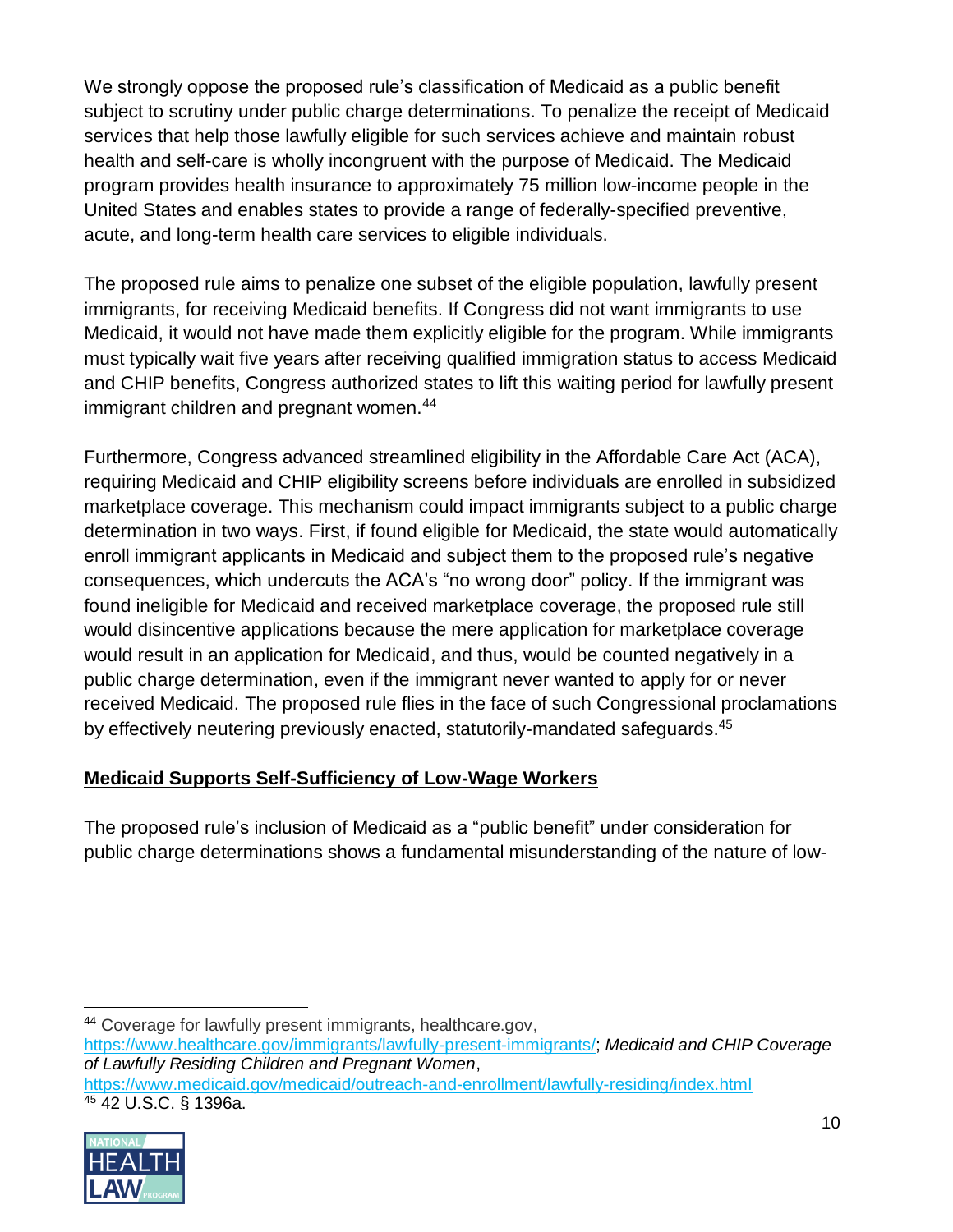wage work.<sup>46</sup> Many workers receive supplemental benefits, such as Medicaid, which enable them to access vital health care services and supports to bolster their health and wellbeing. In 2016, approximately 24 percent of workers in the United States earned wages at or below the poverty-level (less than \$24,300 for a family of four).  $47$  Furthermore, low-wage jobs comprise a growing share of the U.S. workforce: almost one-third of all workers earn under \$12 per hour, and over half of these workers are women. <sup>48</sup> People of color are also disproportionately concentrated in low-wage jobs.<sup>49</sup> A predominant characteristic of employers of this category of workers is that they do not offer employer-sponsored benefits such as health insurance coverage, and they do not pay enough for workers to buy insurance coverage on their own. DHS' contention that "by virtue of their employment, such immigrants should have adequate income and resources to support themselves without resorting to seeking public benefits" is a fallacy.<sup>50</sup> It demonstrates DHS' fundamental misunderstanding of the reality faced by much of the labor force, the persistent wage and benefits gaps among lower-income workers, and the positive role that public benefits have in society by addressing these gaps.

Many, if not most, Medicaid beneficiaries are low-wage workers who lack affordable individual marketplace or employer-sponsored coverage options. Immigrants are more likely to earn lower wages on average,<sup>51</sup> and the unstable nature of the low-wage job

<sup>51</sup> *The Economic and Fiscal Consequences of Immigration*, National Academies Press, <https://www.nap.edu/read/23550/chapter/6#122> p 122.



 <sup>46</sup> There is wide variation regarding how to define "low-wage work." Each definition considers different contextual factors, data points, and comparison groups, and definitions fluctuate based on job or profession. For instance, low-wage work can be defined in relation to measures of minimum wage, Federal Poverty Guidelines, median wages, or other measures. The definition further depends on what the goals are of those defining low-wage work and the context in which the definition is formulated. Bureau of Labor Statistics, *How should we define "low-wage" work? An analysis using the Current Population Survey,* [https://www.bls.gov/opub/mlr/2016/article/how](https://www.bls.gov/opub/mlr/2016/article/how-should-we-define-low-wage-work.htm)[should-we-define-low-wage-work.htm.](https://www.bls.gov/opub/mlr/2016/article/how-should-we-define-low-wage-work.htm) For purposes of this comment, low-wage workers are broadly defined as those with low earnings potential such that they are likely experience symptoms of poverty due to their wages.

<sup>47</sup> Economic Policy Institute, *State of Working America Data Library*, "Poverty Level Wages," (updated February 13, 2017) [https://www.epi.org/data/#?subject=povwage;](https://www.epi.org/data/#?subject=povwage) [CPS ORG](https://www.epi.org/data/#cpsorg) | Census Bureau (poverty threshold); *see also* [https://aspe.hhs.gov/prior-hhs-poverty-guidelines-and-federal](https://aspe.hhs.gov/prior-hhs-poverty-guidelines-and-federal-register-references)[register-references.](https://aspe.hhs.gov/prior-hhs-poverty-guidelines-and-federal-register-references) Today, the federal poverty level is \$25,100 for a family of four. For perspective, individuals earning the federal minimum wage remain in poverty, with total incomes near 50 percent of the Federal Poverty Guidelines. Shelby Gonzales*, Immigration Officials Given Extremely Broad Authority Under Trump Administration's Proposed Rule,* [https://www.cbpp.org/blog/immigration](https://www.cbpp.org/blog/immigration-officials-given-extremely-broad-authority-under-trump-administrations-proposed-rule)[officials-given-extremely-broad-authority-under-trump-administrations-proposed-rule](https://www.cbpp.org/blog/immigration-officials-given-extremely-broad-authority-under-trump-administrations-proposed-rule)*.*

<sup>48</sup> Economic Policy Institute and Oxfam America, *Few Rewards: An Agenda to Give America's Working Poor a Raise*, 2016,

[https://www.oxfamamerica.org/static/media/files/Few\\_Rewards\\_Report\\_2016\\_web.pdf.](https://www.oxfamamerica.org/static/media/files/Few_Rewards_Report_2016_web.pdf)  $49$  *Id.* 

<sup>50</sup> 83 Fed. Reg. 51123.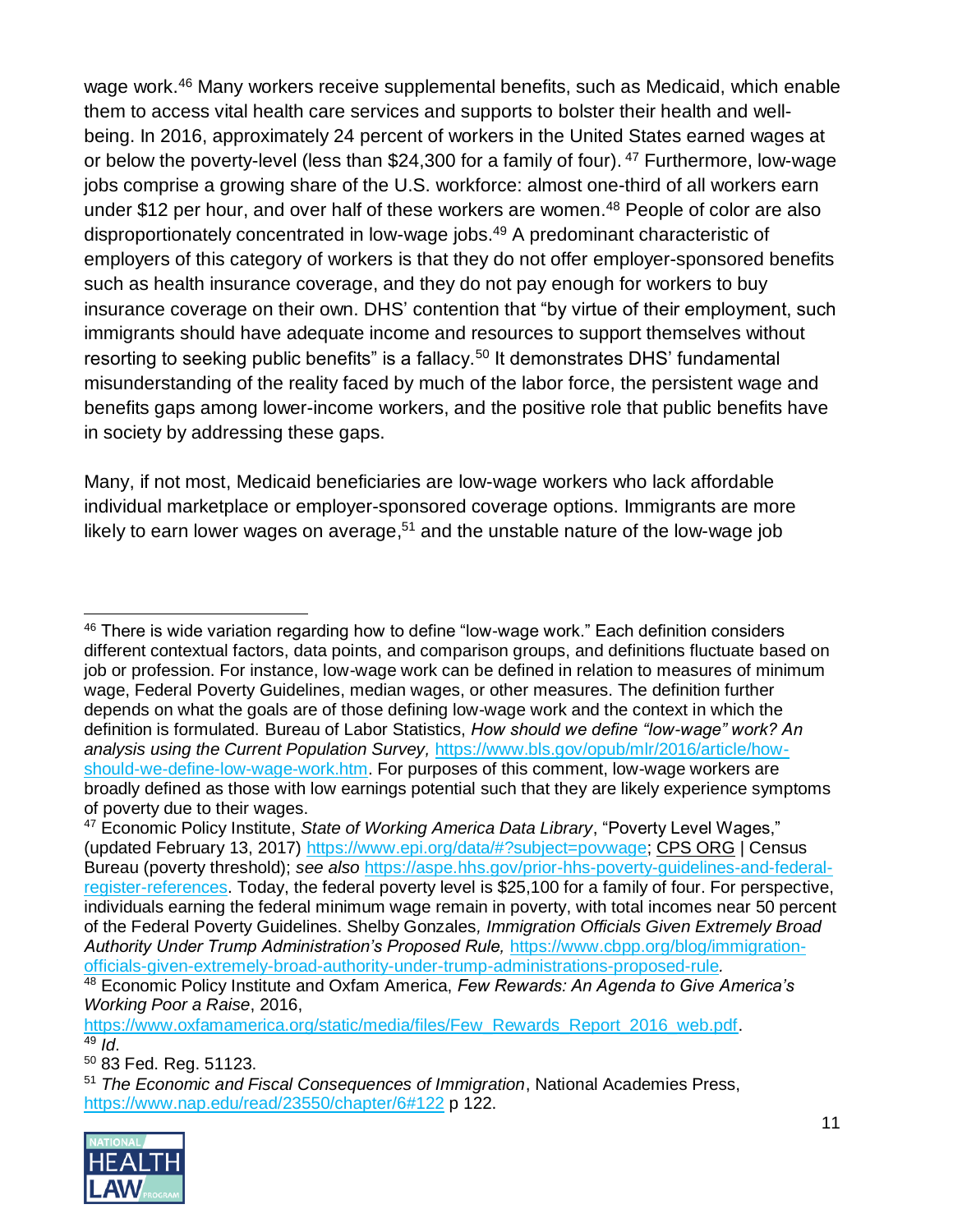market is also associated with adverse health effects among its workers.<sup>52</sup> A lack of alternative affordable insurance options leads to increased barriers to accessing care, poorer health outcomes, and subsequent increased risk of job loss among this population.<sup>53</sup> Similarly, unmet mental and behavior health needs further increase the risk of joblessness.<sup>54</sup> Medicaid provides a pivotal safeguard against such unmet health care needs, thereby enabling individuals with such health conditions to access and obtain needed care, and successfully seek and maintain their employment. Medicaid acts as a support for this entire category of workers as they move between jobs, seek higher-paying employment, or build up savings. Medicaid also provides financial security to individuals and families, allowing them to spend the little money they do have on better quality food, housing, schooling, and other essential services.

Substantial research supports the efficacy of the Medicaid program in achieving its purpose of enabling beneficiaries to attain and retain self-sufficiency and better health by providing coverage for and access to health care services. Numerous studies have shown that sharp declines in rates of uninsurance among the low-income population are due to wider availability of Medicaid coverage.<sup>55</sup> This is especially true for various vulnerable subpopulations, such as for:

"young adults, prescription drug users, people with HIV, veterans, parents, mothers, women of reproductive age (with and without children), children, lesbian, gay, and bisexual adults, newly diagnosed cancer patients, women diagnosed with a gynecologic malignancy, low-income workers, low-educated adults, early retirees, and childless adults with incomes under 100% FPL."<sup>56</sup>

Thus, Medicaid is a critical supplement to low-wage workers' income that allows them to maintain healthy lives, access important preventive and acute health care services, improve their socioeconomic mobility, and contribute more to society later in life.

#### **Medicaid Promotes Self-Sufficiency of Women and Children**

Medicaid's impact is even more pronounced for pregnant women and children. Medicaid covers nearly half of all births in the U.S.<sup>57</sup> Pregnant women on Medicaid receive vital

<sup>57</sup> Kaiser Family Foundation, *Role of Medicaid for Women,* [https://www.kff.org/womens-health](https://www.kff.org/womens-health-policy/fact-sheet/medicaids-role-for-women/)[policy/fact-sheet/medicaids-role-for-women/.](https://www.kff.org/womens-health-policy/fact-sheet/medicaids-role-for-women/)



<sup>52</sup> Larisa [Antonisse](https://www.kff.org/person/larisa-antonisse/) and Rachel [Garfield,](https://www.kff.org/person/rachel-garfield/) *The Relationship Between Work and Health: Findings from a Literature Review***,**

[https://www.kff.org/medicaid/issue-brief/the-relationship-between-work-and-health-findings-from-a](https://www.kff.org/medicaid/issue-brief/the-relationship-between-work-and-health-findings-from-a-literature-review/)[literature-review/.](https://www.kff.org/medicaid/issue-brief/the-relationship-between-work-and-health-findings-from-a-literature-review/)

 $\overline{53}$  *Id.* 

<sup>54</sup> *Id*.

<sup>55</sup> *Id*.

<sup>56</sup> *Id*.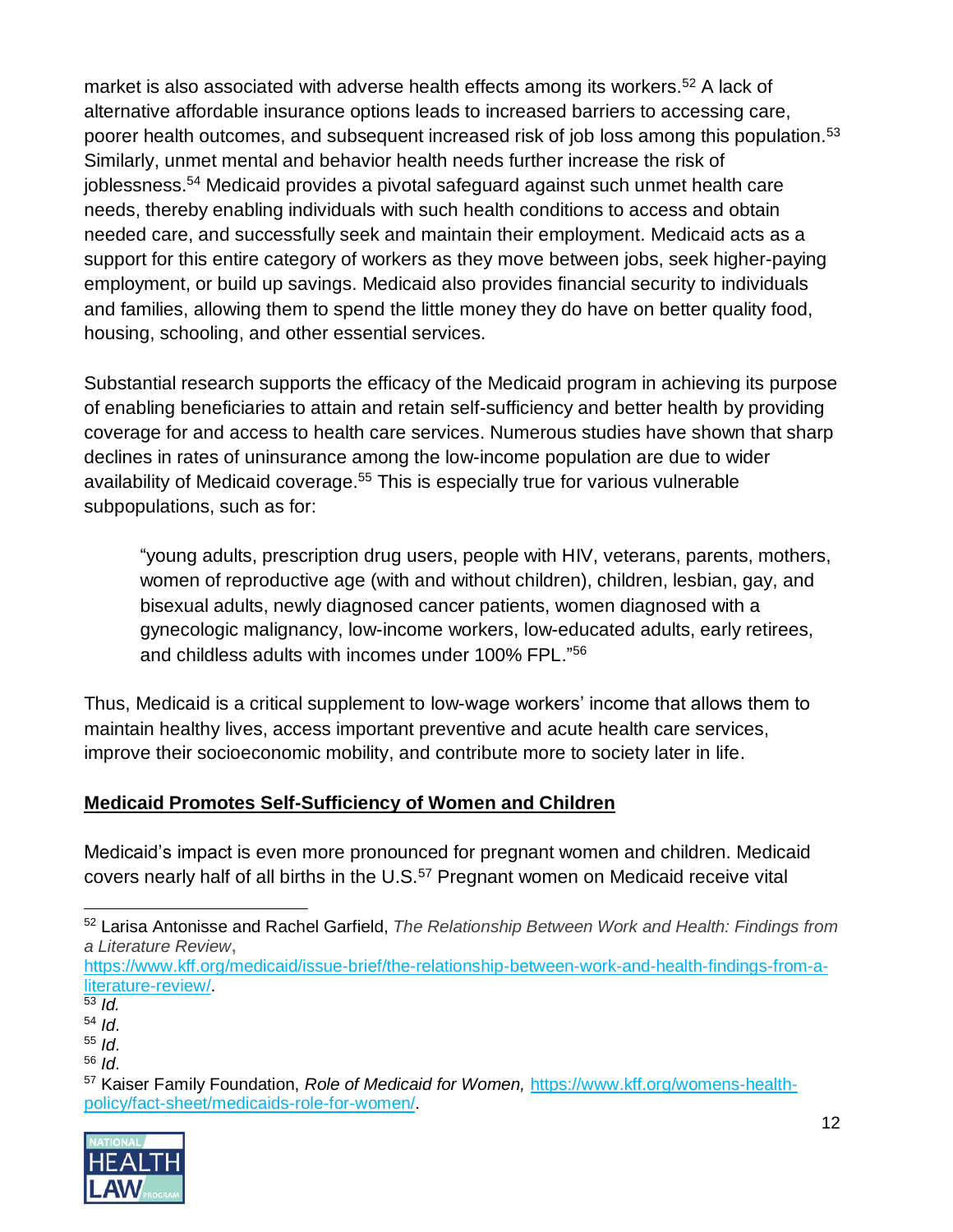prenatal care, labor and delivery services, and postnatal support for breastfeeding mothers. Nearly all states have recognized Medicaid's critical role as a provider of maternal and infant care, and raised the income eligibility threshold for pregnant women and young children well above the limit for non-pregnant adults.<sup>58</sup> Indeed, some states have income eligibility rates for pregnant women that are over twice as high as those for non-pregnant adults.<sup>59</sup>

A child's well-being is inseparable from their parents' and families' well-being. Pregnant women who gained Medicaid coverage generated short- and long-term improvements in their children's health and well-being.<sup>60</sup> Prenatal Medicaid coverage leads to better health and socioeconomic mobility for children, allowing them to reduce their use of public benefits and to better contribute to society later in life. Furthermore, research shows that the more years a child is eligible for Medicaid as compared to being uninsured, the fewer hospitalizations they are likely to have as an adult.<sup>61</sup> These effects are due to Medicaid's nullification of the potential exposure to toxic stress, substandard health care, and other adverse experiences that can affect health later in life as a result of child poverty.<sup>62</sup>

Research shows that receipt of Medicaid in childhood also improves women's rates of employment, increases annual wages, and reduces the need for and use of public assistance later in life.<sup>63</sup> Medicaid is the third best poverty-reducing program for the general population,<sup>64</sup> but its effect on reducing child poverty is larger than that of all other nonhealth benefits combined.<sup>65</sup>

<sup>61</sup> Julia Paradise, *Data Note: Three Findings about Access to Care and Health Outcomes in Medicaid* (Washington, DC: Kaiser Family Foundation, March

2017), [https://www.kff.org/medicaid/issue-brief/data-note-three-findings-about-access-to-care-and](https://www.kff.org/medicaid/issue-brief/data-note-three-findings-about-access-to-care-and-health-outcomes-in-medicaid/)[health-outcomes-in-medicaid/.](https://www.kff.org/medicaid/issue-brief/data-note-three-findings-about-access-to-care-and-health-outcomes-in-medicaid/)

<sup>62</sup> Karina Wagerman et. al., *Medicaid Is A Smart Investment in Children*,

[https://ccf.georgetown.edu/wp-content/uploads/2017/03/MedicaidSmartInvestment.pdf;](https://ccf.georgetown.edu/wp-content/uploads/2017/03/MedicaidSmartInvestment.pdf)

*Bureau of Economic Research*, (December 2016), [https://www.nber.org/papers/w22899.](https://www.nber.org/papers/w22899)

[htps://www.sciencedirect.com/science/article/abs/pii/S016762961300091X.](https://www.sciencedirect.com/science/article/abs/pii/S016762961300091X)

[https://www.healthaffairs.org/doi/full/10.1377/hlthaff.2017.0331%20.](https://www.healthaffairs.org/doi/full/10.1377/hlthaff.2017.0331)



 <sup>58</sup> *See* CMS, *Medicaid, CHIP, and BHP Eligibility Levels*,

[https://www.medicaid.gov/medicaid/program-information/medicaid-and-chip-eligibility](https://www.medicaid.gov/medicaid/program-information/medicaid-and-chip-eligibility-levels/index.html)[levels/index.html.](https://www.medicaid.gov/medicaid/program-information/medicaid-and-chip-eligibility-levels/index.html)

<sup>59</sup> *See id.*

<sup>60</sup> Sarah Miller and Laura R. Wherry, *The Long-Term Effects of Early Life Medicaid Coverage,* Aug. 2015) [http://www-personal.umich.edu/~mille/MillerWherry\\_Prenatal2015.pdf.](http://www-personal.umich.edu/~mille/MillerWherry_Prenatal2015.pdf)

<sup>63</sup> D. Brown, A. Kowalski, and I. Lurie, *Medicaid as an Investment in Children: What is the Long Term Impact on Tax Receipts?*, National Bureau of Economic Research, (January 2015), [https://www.nber.org/papers/w20835;](https://www.nber.org/papers/w20835) A. Goodman-Bacon, *The Long-Run Effects of Childhood Insurance Coverage: Medicaid Implementation, Adult Health, and Labor Market Outcomes, National* 

<sup>64</sup> Benjamin Sommers and Donald Oellerich, *The poverty-reducing effect of Medicaid,* Journal of Health Economics Vol. 32, Issue 5 (Sept. 2013) 816-832,

<sup>65</sup> Dahlia Rehmer, et. al., *Estimating The Effects Of Health Insurance And Other Social Programs On Poverty Under The Affordable Care Act,*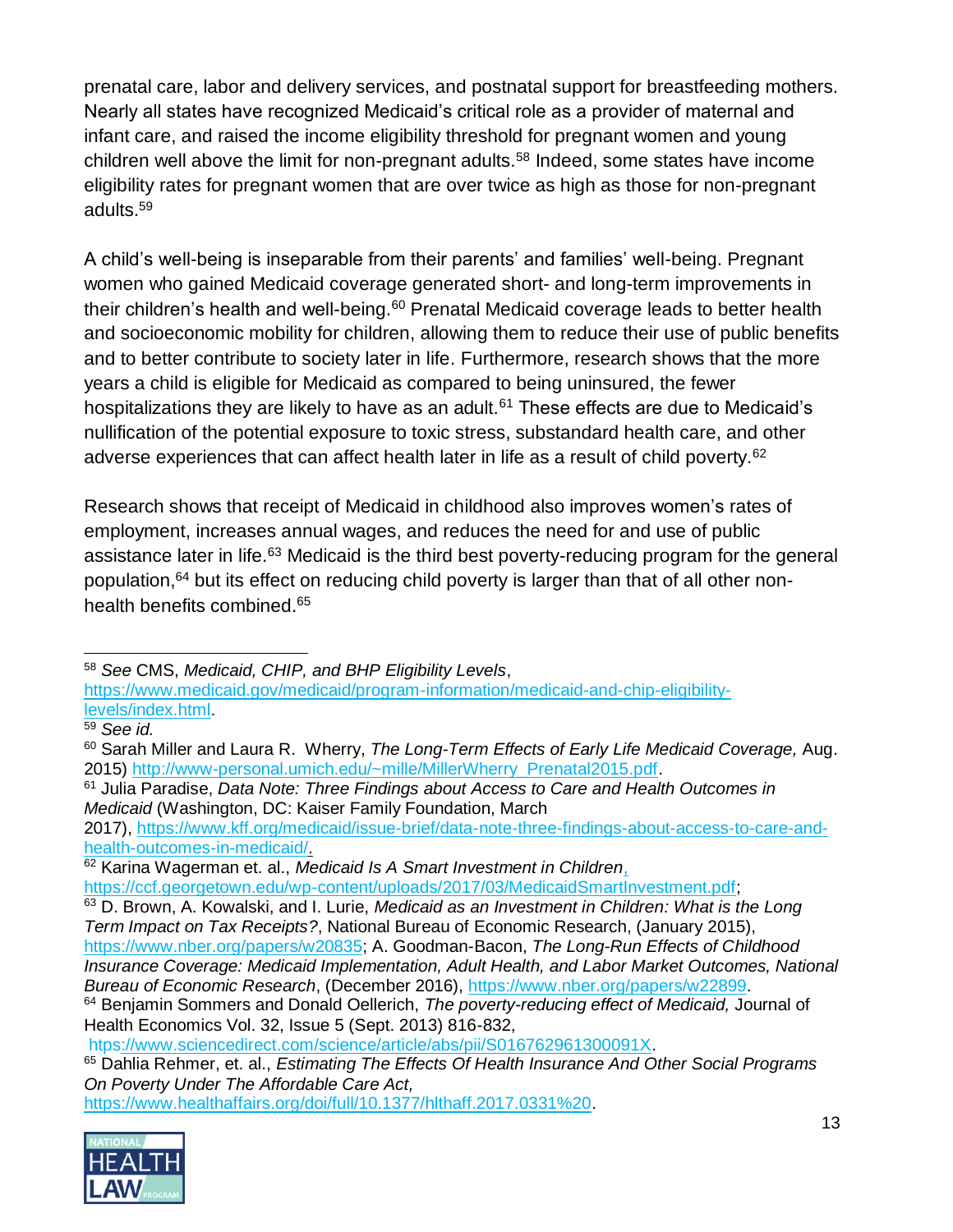#### **Medicaid Protects Against Medical Debt**

Medicaid safeguards low-income individuals and families against the prospect of unpredictable and unexpected high medical costs that could otherwise consume a large portion of their finances.<sup>66</sup> The money that would be used to pay for such avoidable medical costs are instead used to better provide for basic daily necessities including higher quality food and housing.<sup>67</sup> These are the core components of self-sufficiency and healthy living that have been understood throughout history. As self-sufficiency underpins U.S. immigration law, logic dictates that Medicaid is vital in promoting these features of society among the low-income immigrant population.

### **The Children's Health Improvement Program (CHIP) Should Remain Excluded from the Definition of "Public Benefit" and from Public Charge Determinations**

For many of the same reasons that we oppose the inclusion of Medicaid, we adamantly oppose the inclusion of CHIP. CHIP is a program for working families who earn too much to be eligible for Medicaid without a share of cost. Making the receipt of CHIP a negative factor in the public charge assessment, or including it in the "public charge" definition, would extend the problematic reach of the proposed rule further to exclude moderate income working families and applicants likely to earn a moderate income at some point in the future.

Including CHIP in a public charge determination would likely lead to many eligible children foregoing health care benefits, both because of the direct inclusion in the public charge determination as well as the chilling effects detailed elsewhere in these comments. Nearly 9 million children across the U.S. depend on CHIP for health care.<sup>68</sup> Yet many eligible citizen children likely would forego CHIP – and health care services altogether – if their parents think receipt of CHIP coverage would subject someone in their family to a public charge determination.

In addition, the inclusion of CHIP in a public charge determination would be counter to Congress' explicit intent in expanding coverage to lawfully present children and pregnant women. Section 214 of the 2009 Children's Health Insurance Program Reauthorization Act (CHIPRA) gave states a new option to cover under Medicaid and CHIP, with regular federal

[https://ccf.georgetown.edu/wp-content/uploads/2017/03/MedicaidSmartInvestment.pdf.](https://ccf.georgetown.edu/wp-content/uploads/2017/03/MedicaidSmartInvestment.pdf) <sup>68</sup> *See* Medicaid.gov, <https://www.medicaid.gov/chip/index.html>*,* based on 2017 Statistical Enrollment Report.



 $\overline{a}$ <sup>66</sup> Benjamin Sommers et. al., *Health Insurance Coverage and Health — What the Recent Evidence Tells Us*, [https://www.nejm.org/doi/10.1056/NEJMsb1706645;](https://www.nejm.org/doi/10.1056/NEJMsb1706645) see also Margot Sanger-Katz, *1,495 Americans Describe the Financial Reality of Being Really Sick,*

[https://www.nytimes.com/2018/10/17/upshot/health-insurance-severely-ill-financial-toxicity-.html.](https://www.nytimes.com/2018/10/17/upshot/health-insurance-severely-ill-financial-toxicity-.html) <sup>67</sup> Karina Wagerman et. al., *Medicaid Is A Smart Investment in Children*,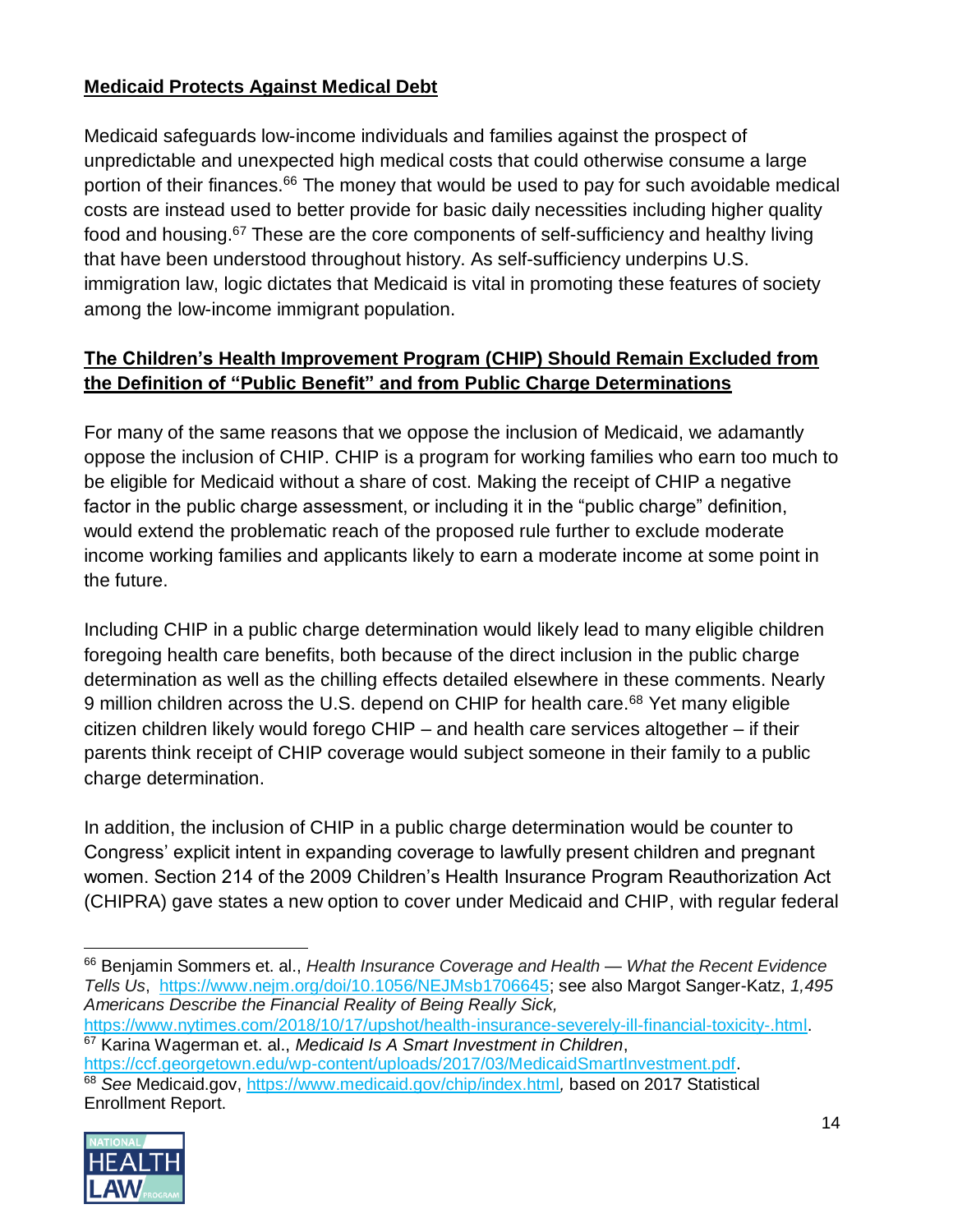matching dollars, lawfully residing children and pregnant women during their first five years in the U.S. This was enacted because Congress recognized the public health, economic, and social benefits of ensuring access to care. Lawfully present children and pregnant women receiving CHIP pursuant to CHIPRA would not be subject to a public charge determination if CHIP is excluded. However, this also points out to another of the absurd results of the proposed rule – Congress certainly did not intend to subject these individuals to a public charge determination yet the proposed rule would subject some to a public charge determination and others not, determined solely by whether the individual is enrolled in Medicaid or CHIP.

Since its inception in 1997, CHIP has enjoyed broad, bipartisan support based on the recognition that children need access to health care services to ensure their healthy development. CHIP has been a significant factor in dramatically reducing the rate of uninsured children across the U.S. According to the Kaiser Family Foundation, between 1997 when CHIP was enacted, through 2012, the uninsured rate for children fell by half, from 14 percent to seven percent.<sup>69</sup> Medicaid and CHIP together have helped to reduce disparities in coverage that affect children, particularly children of color. A 2018 survey of the existing research noted that the availability of "CHIP coverage for children has led to improvements in access to health care and to improvements in health over both the shortrun and the long-run."<sup>70</sup>

Continuous, consistent coverage without disruptions is especially critical for young children. Child health experts recommend 16 well-child visits (more heavily concentrated in the first two years) before the age of six to monitor their development and address any concerns or delays as early as possible.<sup>71</sup> As noted by the Center for Children and Families, a child's experiences and environments early in life have a lasting impact on his or her development and life trajectory. The first months and years of a child's life are marked by rapid growth and brain development.<sup>72</sup>

DHS notes that the reason it does not include CHIP in the proposed rule is that CHIP does not involve the same level of expenditures as other programs that it proposes to consider in

<sup>72</sup> *Id*.



 *<sup>69</sup>* Kaiser Family Foundation, *The Impact of the Children's Health Insurance Program (CHIP): What Does the Research Tell Us?,* [https://www.kff.org/medicaid/issue-brief/the-impact-of-the-childrens](https://www.kff.org/medicaid/issue-brief/the-impact-of-the-childrens-health-insurance-program-chip-what-does-the-research-tell-us/)[health-insurance-program-chip-what-does-the-research-tell-us/.](https://www.kff.org/medicaid/issue-brief/the-impact-of-the-childrens-health-insurance-program-chip-what-does-the-research-tell-us/)

<sup>70</sup> *CHIP and Medicaid: Filling in the Gap in Children's Health Insurance Coverage*, *Econofact* 2018- 01-22, [https://econofact.org/filling-in-the-gap-of-childrens-health-insurance-coverage-medicaid-and](https://econofact.org/filling-in-the-gap-of-childrens-health-insurance-coverage-medicaid-and-chip)[chip.](https://econofact.org/filling-in-the-gap-of-childrens-health-insurance-coverage-medicaid-and-chip)

<sup>71</sup> Elisabeth Wright Burak, Georgetown Center for Children and Families, *Promoting Young Children's Healthy Development in Medicaid and the Children's Health Insurance Program (CHIP),*  Oct. 2018, [https://ccf.georgetown.edu/wp-content/uploads/2018/10/Promoting-Healthy-](https://ccf.georgetown.edu/wp-content/uploads/2018/10/Promoting-Healthy-Development-v5-1.pdf)[Development-v5-1.pdf.](https://ccf.georgetown.edu/wp-content/uploads/2018/10/Promoting-Healthy-Development-v5-1.pdf)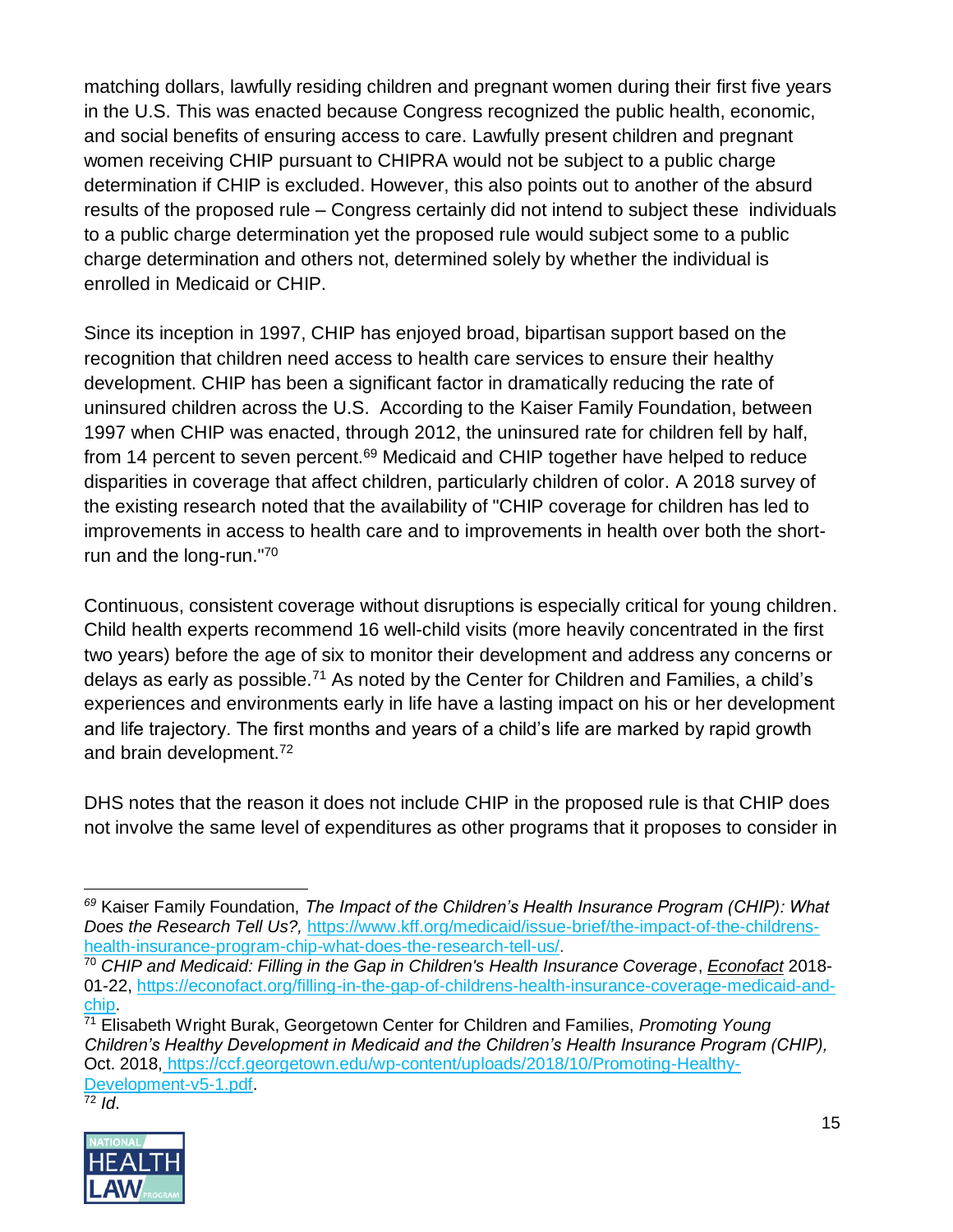a public charge determination and that noncitizen participation is relatively low.<sup>73</sup> The question of which programs to include should not at all consider government expenditures. Whether or not there is a large government expenditure on a particular program is irrelevant to the assessment of whether a particular individual may become a public charge. A public charge determination must be an individualized assessment, as required by the Immigration and Nationality Act, and not a backdoor way to try to reduce government expenditures on programs duly enacted by Congress.

We believe the benefits of excluding CHIP and Medicaid certainly outweigh their inclusion in a public charge determination. We recommend that DHS continue to exclude CHIP from consideration in a public charge determination in the final rule but also exclude receipt of Medicaid for the same reasons.

### **Emergency Medicaid, IDEA Services, and Benefits to Foreign-Born Children of U.S. Citizens Should Remain Excluded**

While we support these exclusions from the scope of the proposed rule, immigrants will still forego these services due to the rule's chilling effects on all public benefit programs.

The system imposed by the proposed rule creates a dangerous paradox for immigrants who are sick or injured. Without a doctor, immigrants will not know if the condition for which they need treatment counts as an "emergency medical condition" subject to the exclusion. However, immigrants will not have access to health care unless they seek care in the first place, which may count against them years later. Similar paradoxes exist for the other exclusions as well.

Further, individuals receiving IDEA services in schools are also Medicaid enrollees. Excluding IDEA services is a difference without a distinction because the underlying Medicaid enrollment will still be considered in a public charge determination.

In addition to exempting these services and categories of enrollees, we believe all of Medicaid should be excluded from a public charge determination for the reasons discussed throughout our comment.

### **DHS' Proposed 12-month Standard for Receipt of Non-Monetizeable Benefits Is Arbitrary.**

The proposed rule considers the cumulative receipt of "non-monetizeable" benefits for more than 12 months in a 36-month period or within 12 months of application as indicative of an

 $\overline{a}$ <sup>73</sup> 83 Fed. Reg. at 51174.

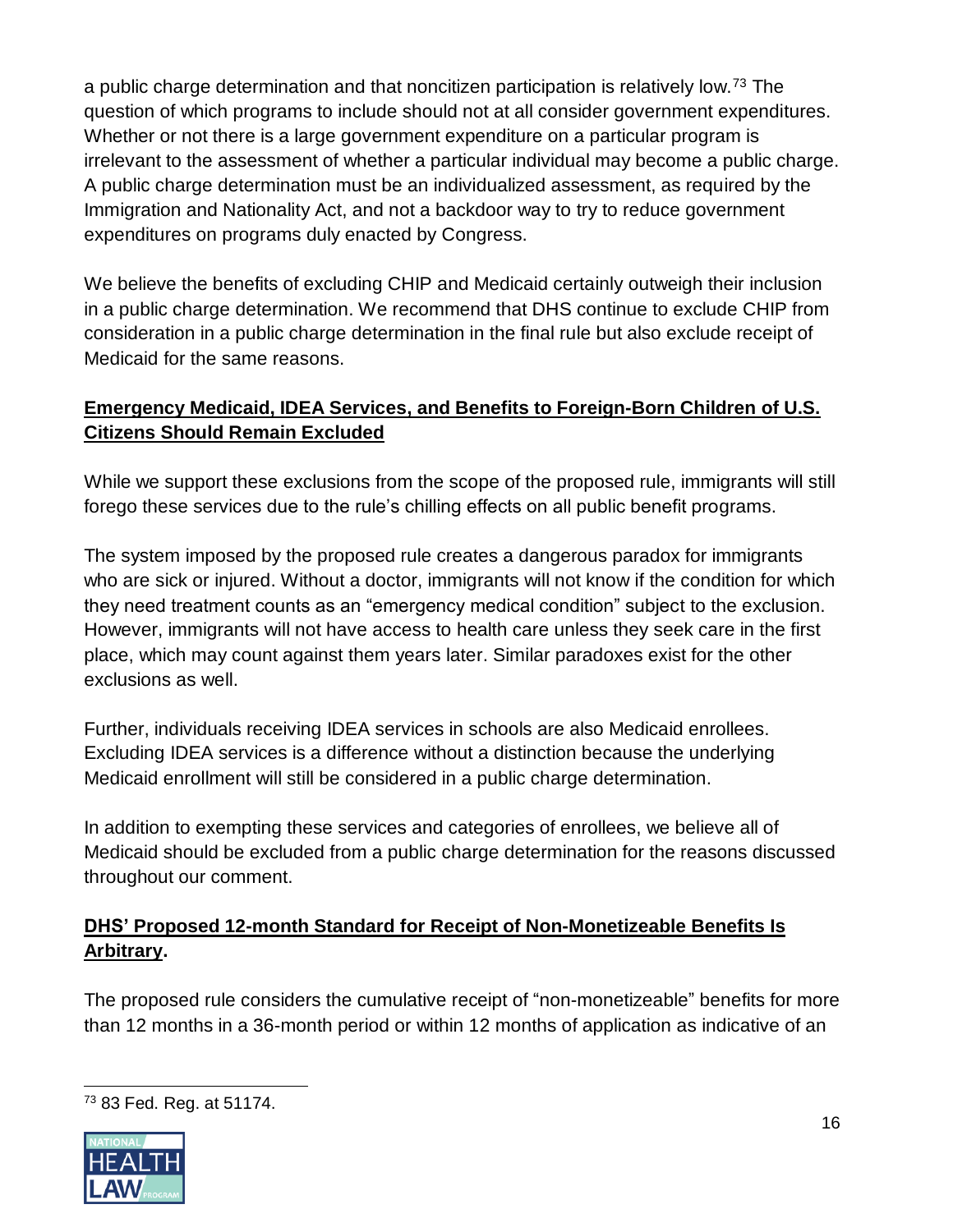individual's likelihood of becoming a public charge.<sup>74</sup> DHS justifies its use of a durational threshold by claiming duration of receipt "is specifically accounted for in the guidance's inclusion of long-term institutionalization at government expense."<sup>75</sup> This equates institutionalized care with the receipt of public benefits while in the community, such as Medicaid; the two are not interchangeable. Institutionalization connotes an inability to work, care for oneself, and function in the broader community. Long-term institutionalized care is a specific kind of service that provides subsistence for those who use it. Traditional Medicaid, on the other hand, is a source of insurance coverage for low-income people. Medicaid enrollees churn on and off coverage, have a wide array of health conditions, and function in the community to support themselves. It is inappropriate to extrapolate the durational component of one specific service and apply its broader scope to use of a public benefit writ large as if it means the same thing.

The proposed rule similarly equates Medicaid with welfare by citing time limits used in other programs to justify a durational threshold for all "non-monetizeable" benefits, including Medicaid. However, Medicaid is not welfare; it is a source of insurance coverage. DHS' 12 month absolute threshold would produce absurd results when applied to a real-world context. Some treatments and services are intensive and span months, if not years. For example, a Medicaid enrollee with cancer could have a debilitating year-long treatment regimen. The proposed rule would force such an individual into an impossible situation where continued treatment would count against them for immigration purposes.

For the same reasons, we also strongly oppose DHS' proposed nine-month standard for receipt of a combination of monetizeable benefits under 15 percent of FPG and one or more non-monetizeable benefits. These are arbitrary limits with significant consequences for those who would be subject to them.

#### **Unenumerated Benefits**

We oppose the future inclusion of any "unenumerated benefits" into the proposed rule's scope, as the proposed rule already improperly considers non-cash benefits.

In addition to opposing the expansion of the definition of public charge, particularly the consideration of Medicaid, we also strongly oppose adding any additional programs to the list of counted programs, or in any way considering the use of non-listed programs in the totality of circumstances test. No additional programs should be considered in the public charge determination. The programs enumerated in the proposed rule already go far beyond what is reasonable to consider and will harm millions of immigrant families. The addition of any more programs would increase this harm to individuals, families, and

 $\overline{a}$ <sup>74</sup> 83 Fed. Reg. 51165. <sup>75</sup> *Id*.

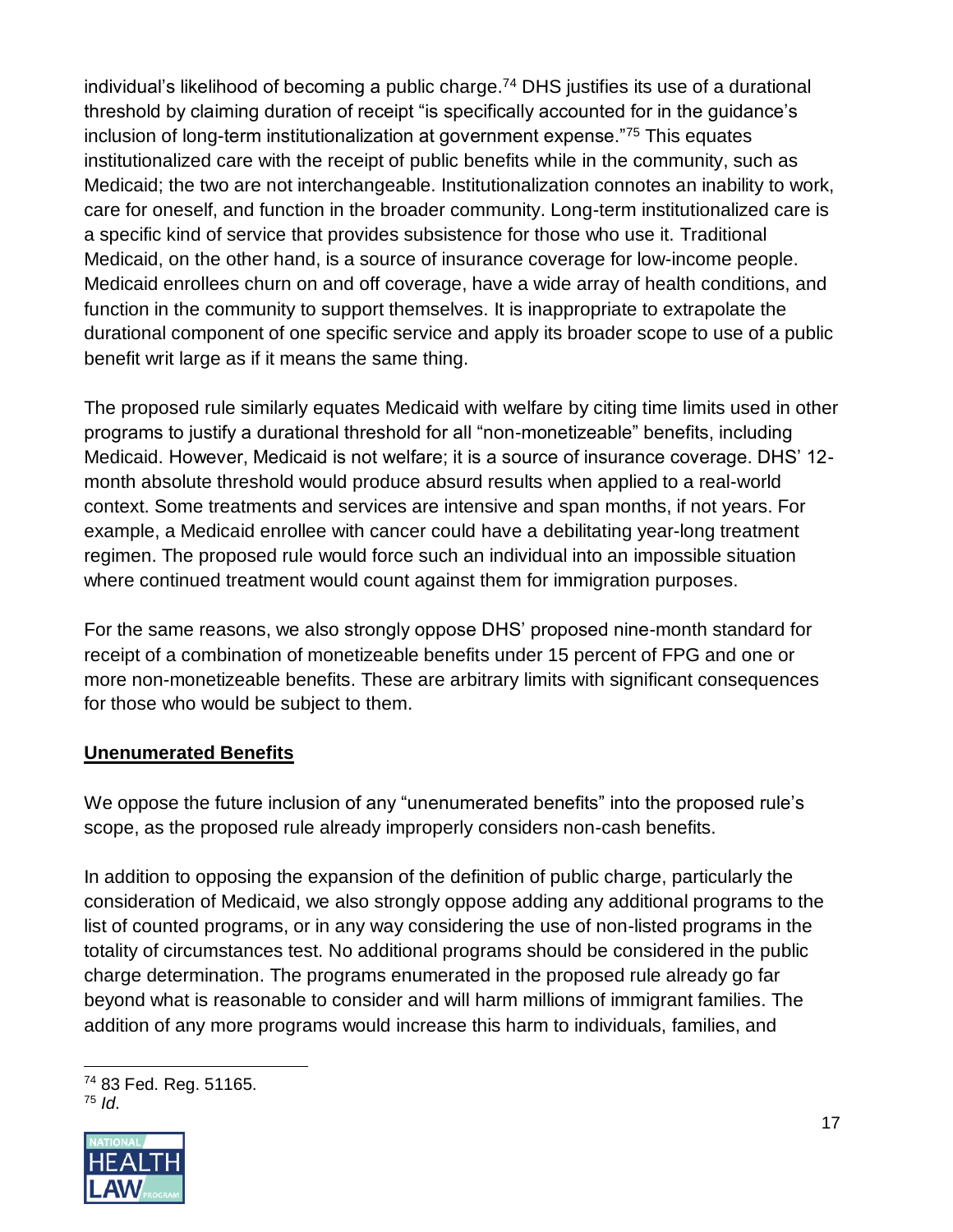communities. For this reason, we specifically support the exclusion of unenumerated locally- and state-funded benefits from the proposed rule's scope.

## **§ 212.22(b) – Minimum factors to consider**

We oppose consideration of any minimum factors or weighed factors as outlined in the proposed rule. The statute requires consideration of a totality of circumstances and does not authorize weighing any particular factor more than another.

#### **Assets, Resources, and Financial Status**

DHS also proposes to treat income below 125 percent of the federal poverty guidelines (FPG, often referred to as the federal poverty level or FPL) for the applicable household size as a negative factor.<sup>76</sup> Conversely, DHS proposes that income above 250 percent of the FPG be counted as a heavily weighed positive factor. We strongly oppose the use of these arbitrary and unreasonable thresholds. No statutory basis exists for either threshold, and the statement that 125 percent of the FPG has long served as a "touchpoint" for public charge inadmissibility determinations is deeply misleading.<sup>77</sup> Even less justification is offered for the 250 percent of FPG threshold. At footnote 583, DHS admits that the differences in receipt of non-cash benefits between noncitizens living below 125 percent of FPG and those living either between 125 and 250 percent of the FPG or between 250 and 400 percent of the FPG was not statistically significant.

A standard of 250 percent of the FPL is nearly \$63,000 a year for a family of four – more than the median household income in the  $U.S.^{78}$  A single individual who works full-time year round – who does not miss a single day of work due to illness or inclement weather – but is paid the federal minimum wage would fail to achieve the 125 percent of FPG threshold. This is clearly not the person that Congress envisioned when they directed DHS to deny permanent status to those at risk of becoming a public charge.

Moreover, these arbitrary income standards will make it more likely that women will receive a negative assessment than men. Among recent lawful permanent residents, 65 percent of women had incomes less than 125 percent of the federal poverty level.<sup>79</sup> Approximately two-fifths of immigrant women are low-wage workers and are overrepresented in low-wage

<sup>79</sup> Migration Policy Institute, *Gauging the Impact of DHS' Proposed Public-Charge Rule on U.S. Immigration*, Nov. 2018, [https://www.migrationpolicy.org/research/impact-dhs-public-charge-rule](https://www.migrationpolicy.org/research/impact-dhs-public-charge-rule-immigration)[immigration.](https://www.migrationpolicy.org/research/impact-dhs-public-charge-rule-immigration)



<sup>76</sup> 83 Fed. Reg. 51187.

<sup>77</sup> *Id*.

<sup>78</sup> U.S. Census, *Income and Poverty in the United States: 2017,* 

[https://www.census.gov/library/publications/2018/demo/p60-263.html.](https://www.census.gov/library/publications/2018/demo/p60-263.html)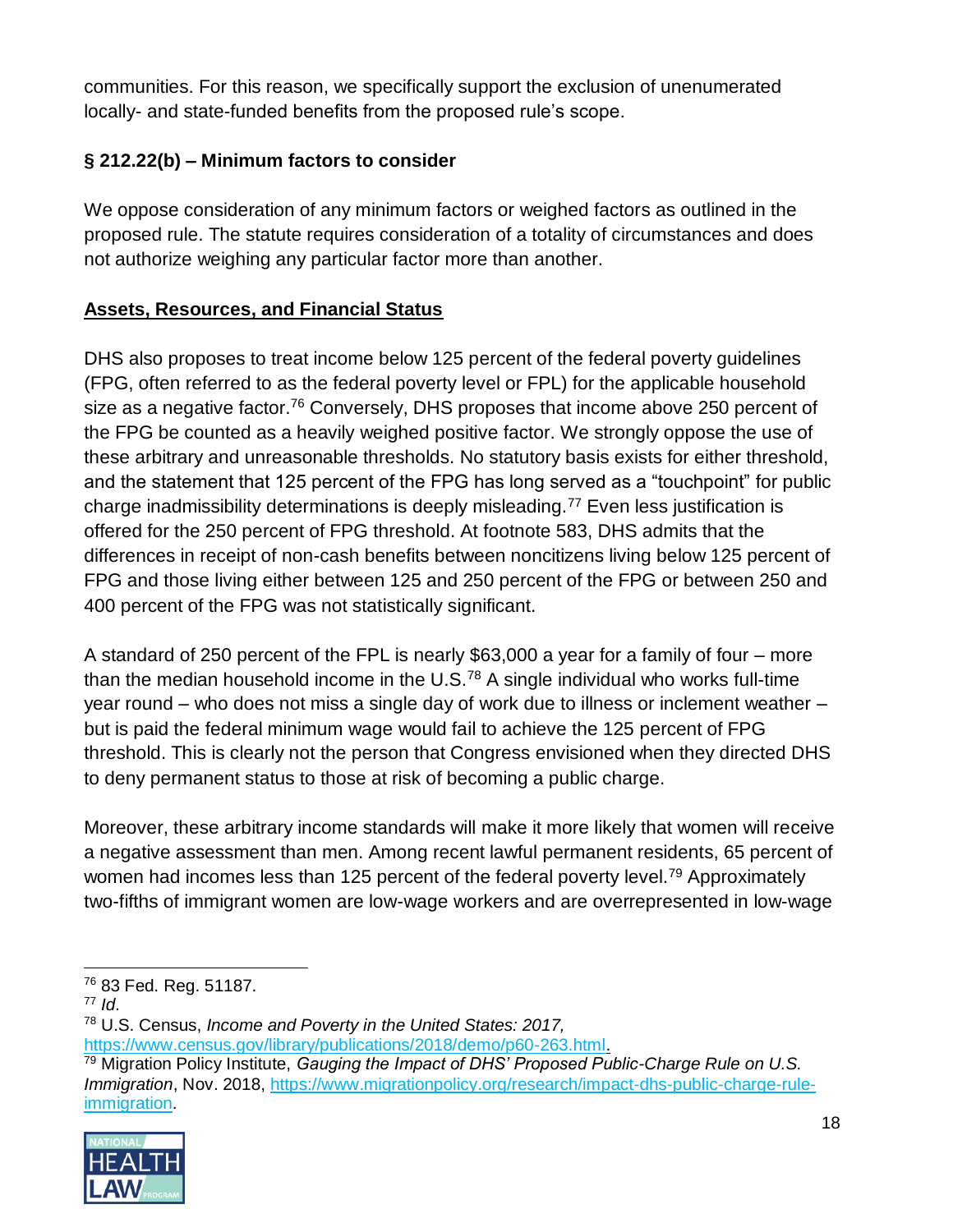occupations such as domestic work, retail, personal care aides, and nursing, psychiatric, and home health aides.<sup>80</sup>

This assessment would also have a disproportionally negative impact on immigrant women and children. Immigrant women are more likely than immigrant men to have one or more of their children living in the same household, and are therefore more likely to live in larger households.<sup>81</sup> Immigrant women are also more likely to be unemployed or working in a lowwage occupation. As such, the combination of a larger household size and lower household income will make it more difficult for many immigrant women to avoid a negative assessment.

It is worth noting that the combination of the income thresholds, which are based on household size, and the proposed rule's expansive definition of household, will have the perverse effect of discouraging people from supporting family members. For example, if a couple with one child who have income just over the 250 percent of poverty threshold for a family of three, takes in a brother who is temporarily unemployed and does not charge rent, they will become a household of four and no longer qualify for the heavily weighed positive factor.

### **Education and Skills**

DHS' proposal to consider factors such as whether an applicant has completed high school as a positive or negative indicator will make the prospects of lawful permanent residency more difficult for immigrant women. While there is variation in educational attainment among countries of origin, immigrant women from certain countries such as Mexico, El Salvador, and China are less likely to have completed high school, and are therefore less likely to be able to overcome a negative assessment based on this factor.<sup>82</sup> Low-wage immigrant women workers are even more likely to receive a negative assessment; approximately 40 percent lack a high school diploma.<sup>83</sup>

In addition to specific education and skills, DHS proposes, for the first time, to add English proficiency as a weighed factor. This poorly justified addition disproportionately harms immigrants and other populations with limited English proficiency. We believe the presence of any person in this country, regardless of their English skills, is not a burden but rather a contribution to the vibrant and rich landscape that makes up this nation.

<sup>83</sup> *Supra note 119*.



<sup>80</sup> American Immigration Council, *The Impact of Immigrant Women on America's Labor Force*, March 2017, [https://www.americanimmigrationcouncil.org/research/impact-immigrant-women](https://www.americanimmigrationcouncil.org/research/impact-immigrant-women-americas-labor-force)[americas-labor-force.](https://www.americanimmigrationcouncil.org/research/impact-immigrant-women-americas-labor-force)

<sup>81</sup> Migration Policy Institute, *Immigrant Women in the United States*, March 20, 2015, [https://www.migrationpolicy.org/print/15239#.W-dshZNKjIU.](https://www.migrationpolicy.org/print/15239#.W-dshZNKjIU)

 $82$  *Id.*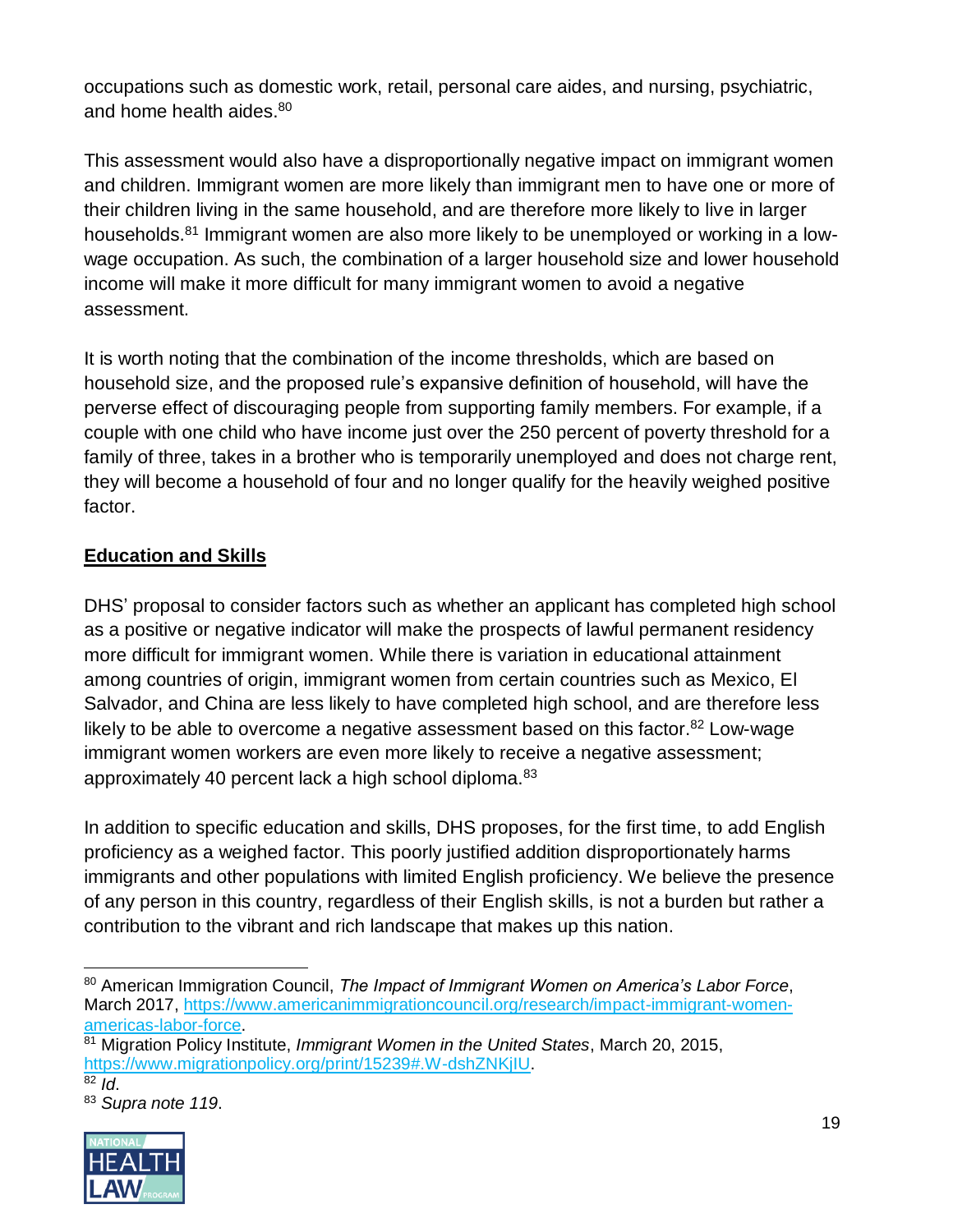The proposed rule stands in stark contrast to federal civil rights laws prohibiting discrimination on the basis of English proficiency. Our country does not have a national language, and there is no law that allows the federal government to prefer those who speak English over those who are limited English proficient (LEP). In contrast to this proposal, numerous federal civil rights laws protect LEP persons from discrimination on the basis of English proficiency. Title VI of the Civil Rights Act prohibits discrimination on the basis of race, color, and national origin in programs and activities receiving federal financial assistance.<sup>84</sup> Title VII of the Civil Rights Act prohibits discrimination in employment on the basis of race, color, national origin, sex, or religion.<sup>85</sup> In addition, the Affordable Care Act's nondiscrimination provision (section 1557) prohibits discrimination on the basis of race, color, national origin, sex, disability, and age, in health care.<sup>86</sup> The Supreme Court has interpreted that discrimination on the basis of language or English proficiency is a form of national origin discrimination.<sup>87</sup> These protections are also embedded in Executive Order 13166, which provides that all LEP persons should have meaningful access to federally conducted and federally funded programs and activities and directs federal agencies to ensure they are in compliance.<sup>88</sup>

The public charge statute does not include English proficiency as a factor to be considered in an individual's assessment and instead refers only to "education and skills," among other factors. The agency offers a limited, yet erroneous number of justifications for its proposal to add English proficiency to the list of factors.

For example, the agency states that those who cannot "speak English may be unable to obtain employment in areas where only English is spoken." There is a significant difference between English proficiency and having no ability to speak the language, which the agency appears to conflate here. Many individuals have limited, but some English proficiency, and are able to fulfill many employment roles. Second, the U.S. is a deeply multilingual country, where 63 million people speak a language other than English at home. In fact, there are at least 60 counties in the United States where over 50 percent of the population speaks a language other than English, which includes some of the most heavily populated.<sup>89</sup> Thus, a person who speaks a non-English language can meaningfully contribute both in employment and civic society.

<sup>88</sup> Executive Order 13166, *Improving Access to Services for Persons with Limited English Proficiency* (Aug. 11, 2000), [https://www.gpo.gov/fdsys/pkg/FR-2000-08-16/pdf/00-20938.pdf.](https://www.gpo.gov/fdsys/pkg/FR-2000-08-16/pdf/00-20938.pdf) 89 2012-2016 American Community Survey Estimates, Table S1601.



 <sup>84</sup> 42 U.S.C. § 2000d.

<sup>85</sup> 42 U.S.C. § 2000e.

<sup>86</sup> 42 U.S.C. § 18116.

<sup>87</sup> *Lau v. Nichols*, 414 U.S. 563 (1974).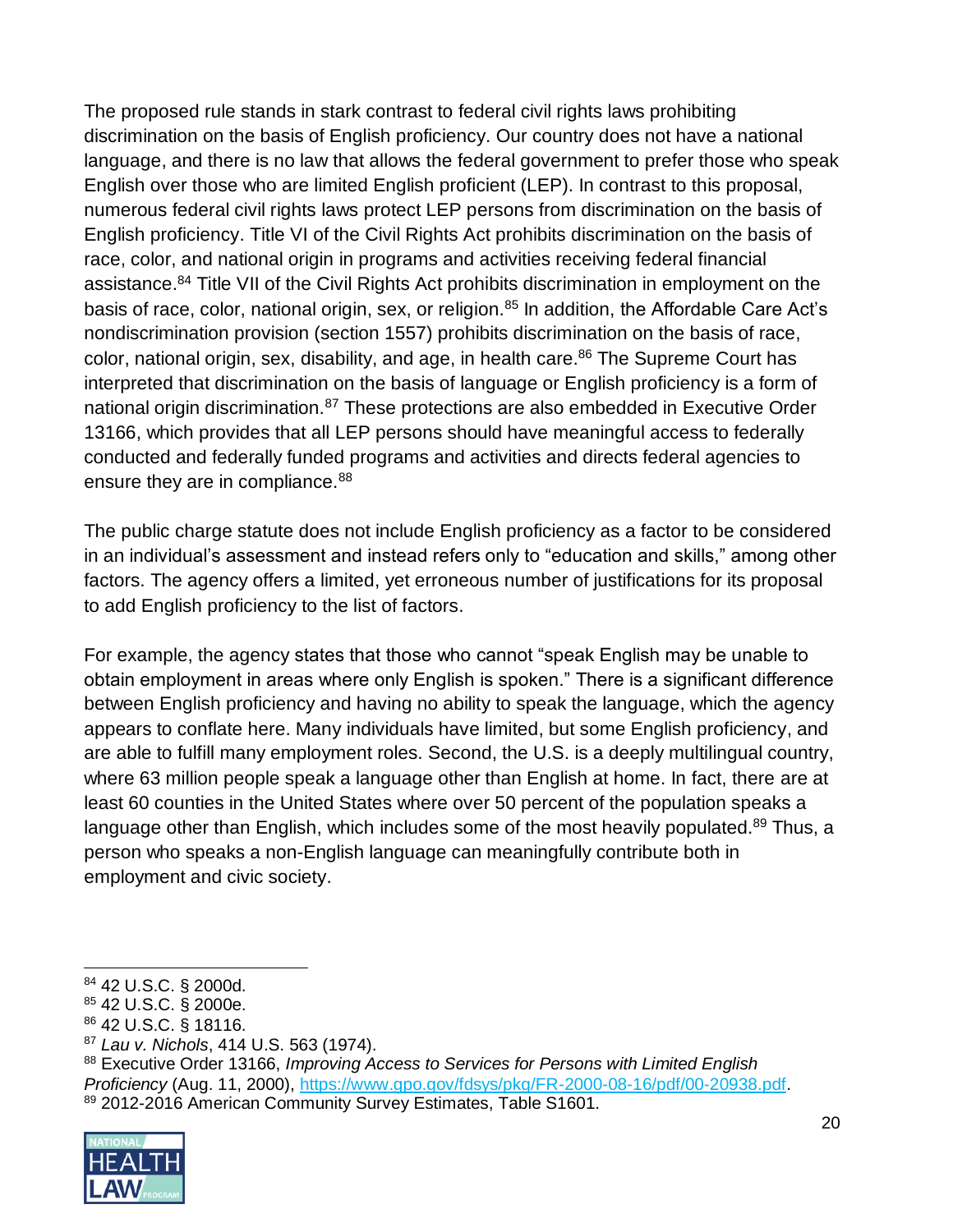DHS also cites the 2014 Survey of Income and Program Participation data about the use of benefits by populations at various levels of English language ability, yet draws improper conclusions about the data. For example, states such as New York and California, which have higher numbers of LEP populations, also have higher income thresholds for Medicaid. Higher Medicaid eligibility thresholds means higher usage rates, and does not support a conclusion that limited English proficiency leads to higher benefit usage. In addition, DHS claims that "numerous studies have shown that immigrants' English language proficiency or ability to acquire English proficiency directly correlate to a newcomer's economic assimilation into the United States," yet three out of the four studies cited use data derived from Europe, and the fourth relies on Current Population Survey data that is nearly 30 years old. This evidence is insufficient to support DHS' proposed change.

In addition, by proposing to include use of housing assistance, Medicaid, and SNAP in public charge determinations, DHS is likely making it more difficult for people who are LEP to improve their skills through English language classes. The prospect of decreased health care access, increased hunger, and home instability may cause affected populations to deprioritize skills development.<sup>90</sup>

Finally, by giving de-facto preference to individuals from English speaking nations, DHS is reworking the careful balancing that Congress created to move us away from the pre-1965 racist quota system. Incorporating English proficiency in a public charge assessment would also have a greater negative impact on women. Among LEP individuals, women with limited English proficiency are much less likely to participate in the labor force than men (49 percent vs. 75 percent).<sup>91</sup> Further, LEP women who have jobs are more than twice as likely to work in low-wage service occupations (45 percent vs. 20 percent) than are women with English proficiency.<sup>92</sup> Thus, the rule will also have a disproportionate impact on women if language proficiency continues to be considered.

## **Health**

We oppose consideration of an individual's disability or chronic condition in a public charge determination. We support and incorporate by reference the comments submitted by the Consortium for Citizens with Disabilities related to this factor as addressed by the proposed rule.

<sup>91</sup> Migration Policy Institute, *The Limited English Proficient Population in the United States*, July 8, 2015, [https://www.migrationpolicy.org/article/limited-english-proficient-population-united-states.](https://www.migrationpolicy.org/article/limited-english-proficient-population-united-states) <sup>92</sup> *Id*.



<sup>90</sup> Ludden, Jennifer, "Barriers Abound for Immigrants Learning English," National Public Radio. (September 11, 2007). Available at:

[https://www.npr.org/templates/story/story.php?storyId=14330106.](https://www.npr.org/templates/story/story.php?storyId=14330106)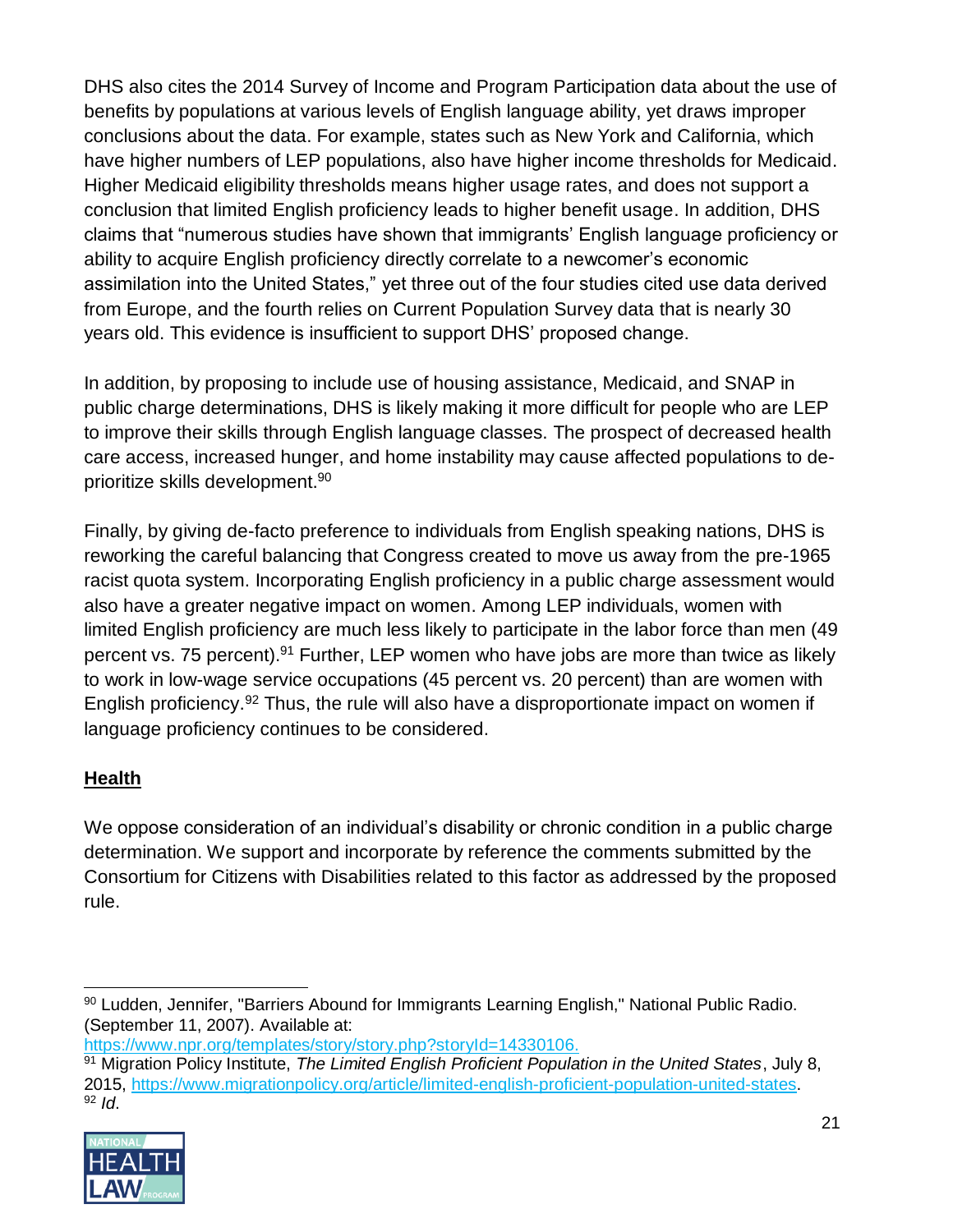## **§ 212.22(c) – Heavily Weighed Factors**

We strongly oppose the proposed use of several heavily weighed factors in making a public charge determination. An analysis of 2014 Survey of Income and Program Participation (SIPP) data from the Kaiser Family Foundation found over four in ten noncitizens who entered the U.S. without a green card have characteristics that would be considered heavily weighed negative factors. The proportion of impacted immigrants nearly doubles for immigrant parents (65 percent vs. 34 percent for non-parents) and immigrant women (59 percent vs. 27 percent for immigrant men).<sup>93</sup>

Immigrant women are less likely to be employed, to be enrolled in school full-time, or to have private health coverage than immigrant men. While immigrant women participate in the workforce at similar rates as their U.S.-born counterparts (56 percent vs. 59 percent), their participation in the labor market is lower than foreign-born men (67 percent) and U.S. born men (77 percent).<sup>94</sup> A recent analysis from the Migration Policy Institute found that women made up 72 percent of the population of recent lawful permanent residents who were not employed or in school.<sup>95</sup> In addition, immigrant women are disproportionately concentrated in low-wage occupations that lack either employer-sponsored health coverage or sufficient employee salaries to pay for private coverage. In short, DHS' selection of heavily weighted factors will make it more likely for immigrant women to be excluded from permanent residency than men.

## **§ 212.23 – Exemptions and waivers for public charge ground of inadmissibility**

We support the exemptions contained within § 212.23 of the proposed rule. However, the proposed rule is overly broad and improperly subjects to public charge determinations many hard-working immigrants who are on the road to self-sufficiency. The proposed rule should be more limited in overall scope to avoid penalizing and chilling immigrants who use public benefits for which they are eligible.

## **Conclusion**

 $\overline{a}$ 

Thank you for the opportunity to provide these comments. If you have any questions, please contact us.

<sup>&</sup>lt;sup>95</sup> Migration Policy Institute, *Gauging the Impact of DHS' Proposed Public-Charge Rule on U.S. Immigration*, Nov. 2018, [https://www.migrationpolicy.org/research/impact-dhs-public-charge-rule](https://www.migrationpolicy.org/research/impact-dhs-public-charge-rule-immigration)[immigration.](https://www.migrationpolicy.org/research/impact-dhs-public-charge-rule-immigration)



<sup>93</sup> Kaiser Family Foundation, *Estimated Impacts of the Proposed Public Charge Rule on Immigrants and Medicaid*, [https://www.kff.org/disparities-policy/issue-brief/estimated-impacts-of-the-proposed](https://www.kff.org/disparities-policy/issue-brief/estimated-impacts-of-the-proposed-public-charge-rule-on-immigrants-and-medicaid/)[public-charge-rule-on-immigrants-and-medicaid/.](https://www.kff.org/disparities-policy/issue-brief/estimated-impacts-of-the-proposed-public-charge-rule-on-immigrants-and-medicaid/)

<sup>94</sup> American Immigration Council, *The Impact of Immigrant Women in America's Labor Force*, March 2017, [https://www.americanimmigrationcouncil.org/research/impact-immigrant-women-americas](https://www.americanimmigrationcouncil.org/research/impact-immigrant-women-americas-labor-force)[labor-force.](https://www.americanimmigrationcouncil.org/research/impact-immigrant-women-americas-labor-force)